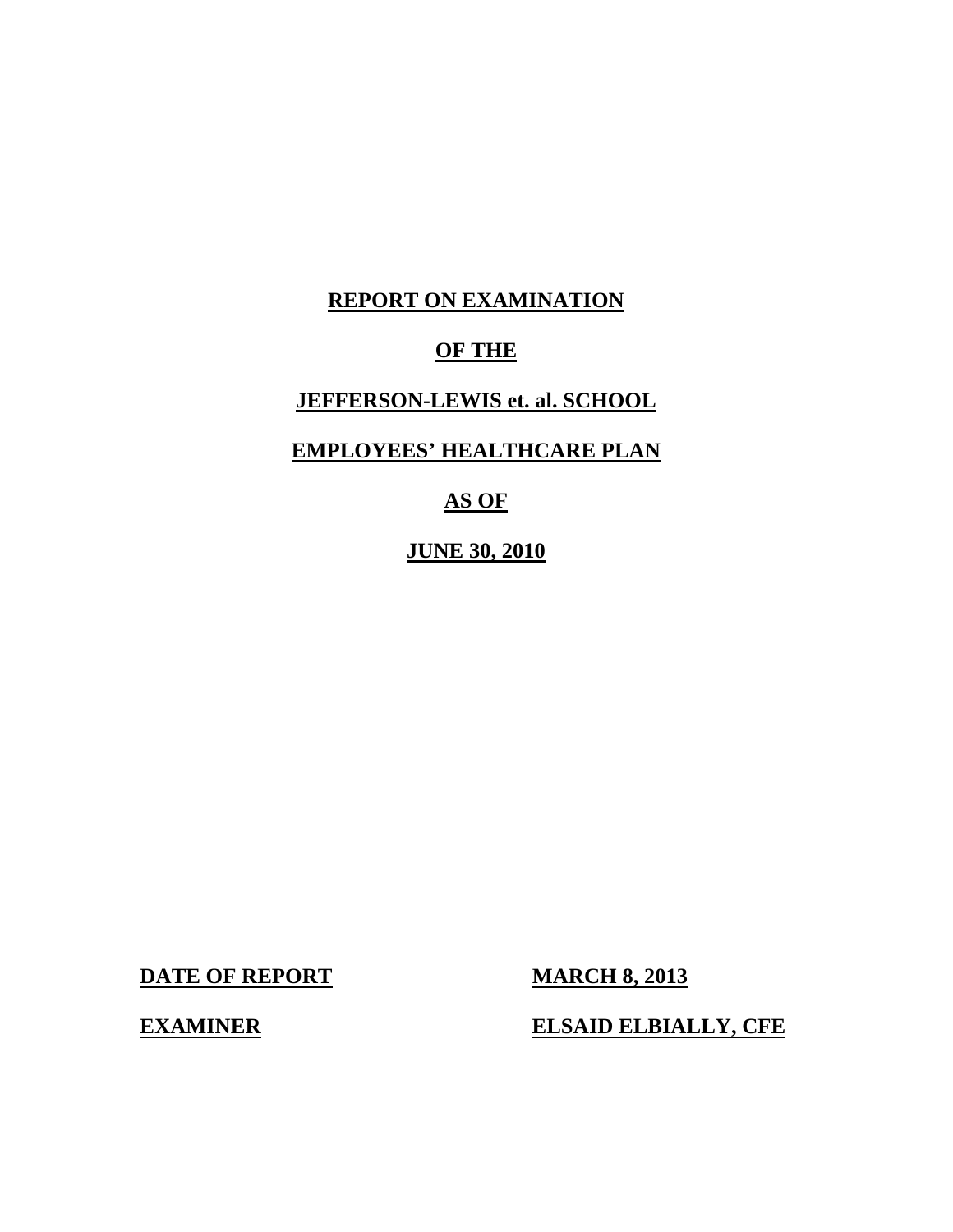## **TABLE OF CONTENTS**

# **ITEM NO. PAGE NO.**

| 1. | Scope of the examination                                                                                                              | $\overline{2}$              |
|----|---------------------------------------------------------------------------------------------------------------------------------------|-----------------------------|
| 2. | Description of the Plan                                                                                                               | 4                           |
|    | Corporate governance<br>Α.<br>Territory and plan of operation<br>В.<br>Reinsurance<br>C.<br>D. Investments<br>E. Accounts and records | 5<br>$8\,$<br>9<br>11<br>12 |
| 3. | <b>Financial statements</b><br>A. Balance sheet<br>B. Statement of revenue and expenses and net worth                                 | 13<br>13<br>14              |
| 4. | Claims unpaid                                                                                                                         | 15                          |
| 5. | Market conduct activities                                                                                                             | 16                          |
| 6. | Compliance with prior report on examination                                                                                           |                             |
| 7. | Summary of comments and recommendations                                                                                               | 28                          |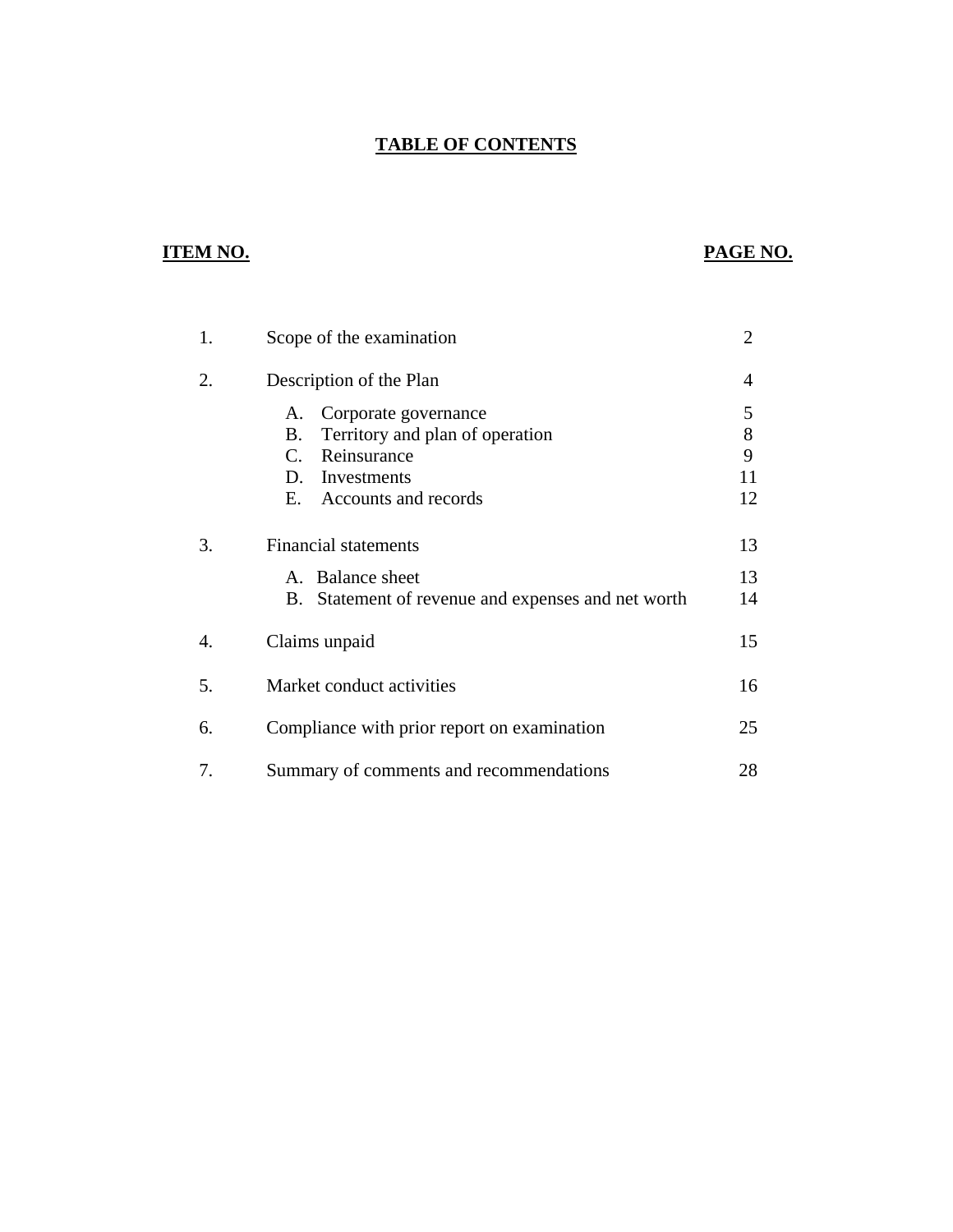

# NEW YORK STATE  $$ FINANCIAL SERVICES

 Andrew M. Cuomo Benjamin M. Lawsky Governor Superintendent and Superintendent and Superintendent and Superintendent and Superintendent and Superintendent

March 8, 2013

Honorable Benjamin M. Lawsky Superintendent of Financial Services Albany, New York 12257

Sir:

Pursuant to the requirements of the New York Insurance Law and acting in accordance with the instructions contained in Appointment Number 30658, dated March 14, 2011, attached hereto, I have made an examination into the condition and affairs of Jefferson-Lewis et. al. School Employees' Healthcare Plan, a municipal cooperative health benefit plan licensed pursuant to the provisions of Article 47 of the New York Insurance Law, as of June 30, 2010. The following report is respectfully submitted thereon.

The examination was conducted at the home office of Jefferson-Lewis et. al. School Employees' Healthcare Plan located at 853 James Street, Clayton, New York.

Wherever the designations, the "Plan" or "J-LSEHP" appear herein, without qualification, they should be understood to indicate Jefferson-Lewis et. al. School Employees' Healthcare Plan.

25 BEAVER STREET, NEW YORK, NY 10004 | <WWW.DFS.NY.GOV>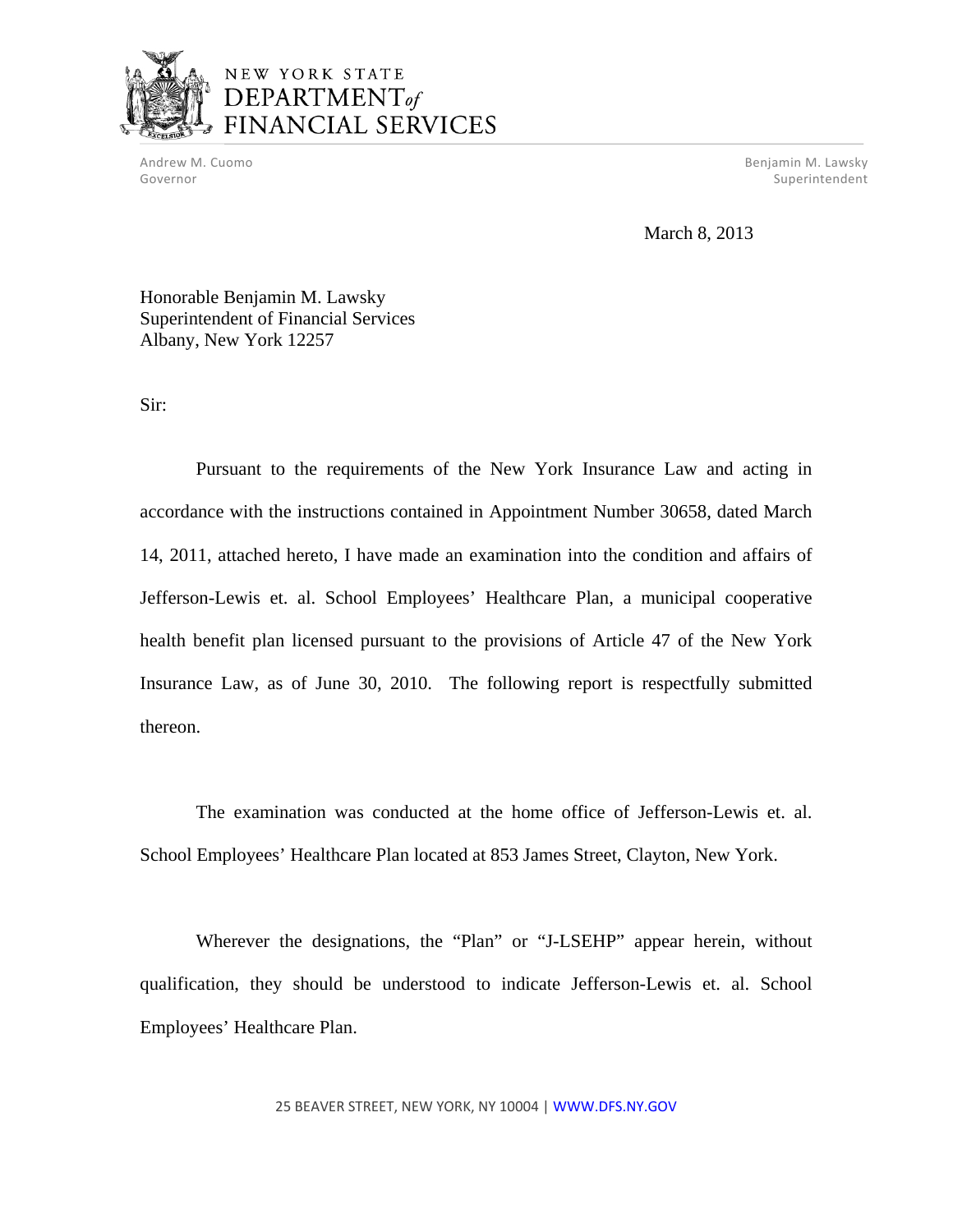<span id="page-3-0"></span>Wherever the designation the "Department" appears herein, without qualification, it should be understood to indicate the New York State Department of Financial Services.

#### **1. SCOPE OF EXAMINATION**

The previous examination of the Plan was conducted as of June 30, 2005. This examination of the Plan was a combined (financial and market conduct) examination and covered the five year period of July 1, 2005 to June 30, 2010. The financial component of the examination was conducted as a financial examination, as such term is defined in the National Association of Insurance Commissioners ("NAIC") *Financial Condition Examiners Handbook, 2010 Edition* ("the Handbook"). The examination was conducted observing the guidelines and procedures in the Handbook, and where deemed appropriate by the examiner, transactions occurring subsequent to fiscal year June 30, 2010 were also reviewed.

The financial portion of the examination was conducted on a risk-focused basis in accordance with the provisions of the Handbook, which provides guidance for the establishment of an examination plan based on the examiner's assessment of risk in the Plan's operations and utilized that evaluation in formulating the nature and extent of the examination. The examiner planned and performed the examination to evaluate the Plan's current financial condition, as well as identify prospective risks that may threaten the future solvency of J-LSEHP. The risk-focused examination approach was included in the Handbook for the first time in 2007; thus, this was the first such type of examination of the Plan.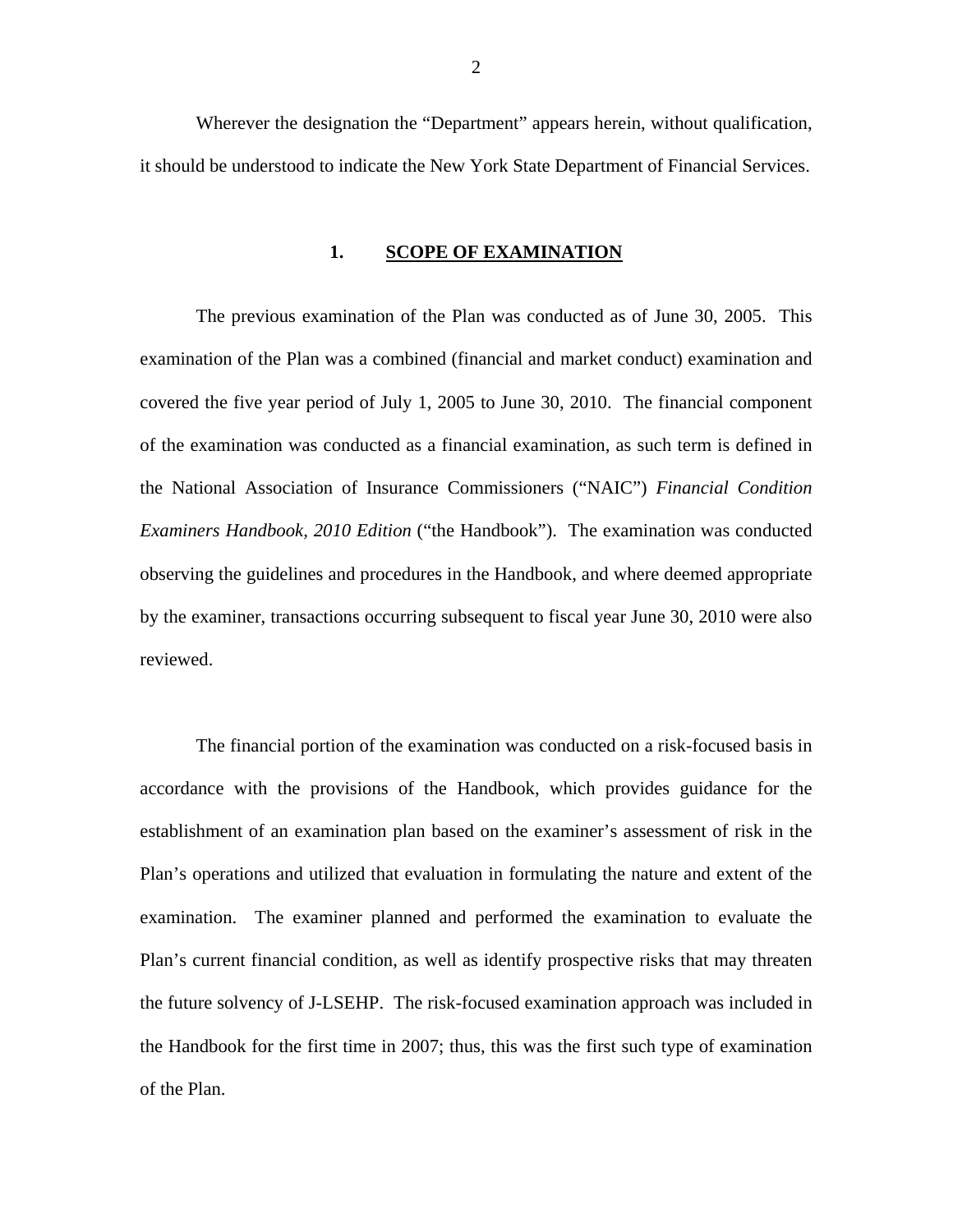The examiner identified key processes, assessed the risks within those processes and assessed the internal control systems and procedures used to mitigate those risks. The examination also included an assessment of the principles used and significant estimates made by management, an evaluation of the overall financial statement presentation, and determined management's compliance with the Department's statutes and guidelines, Statutory Accounting Principles, as adopted by the Department, and annual statement instructions.

Information concerning the Plan's organizational structure, business approach and control environment were utilized to develop the examination approach. The examination evaluated the Plan's risks and management activities in accordance with the NAIC's nine branded risk categories.

These categories are as follows:

- Pricing/Underwriting
- Reserving
- Operational
- Strategic
- **Credit**
- Market
- Liquidity
- Legal
- Reputational

The Plan was audited annually, for fiscal years 2005 through 2010, by the Plan's CPA firm. Certain audit work papers of Poulsen & Podvin, LLC. was reviewed and relied upon in conjunction with this examination.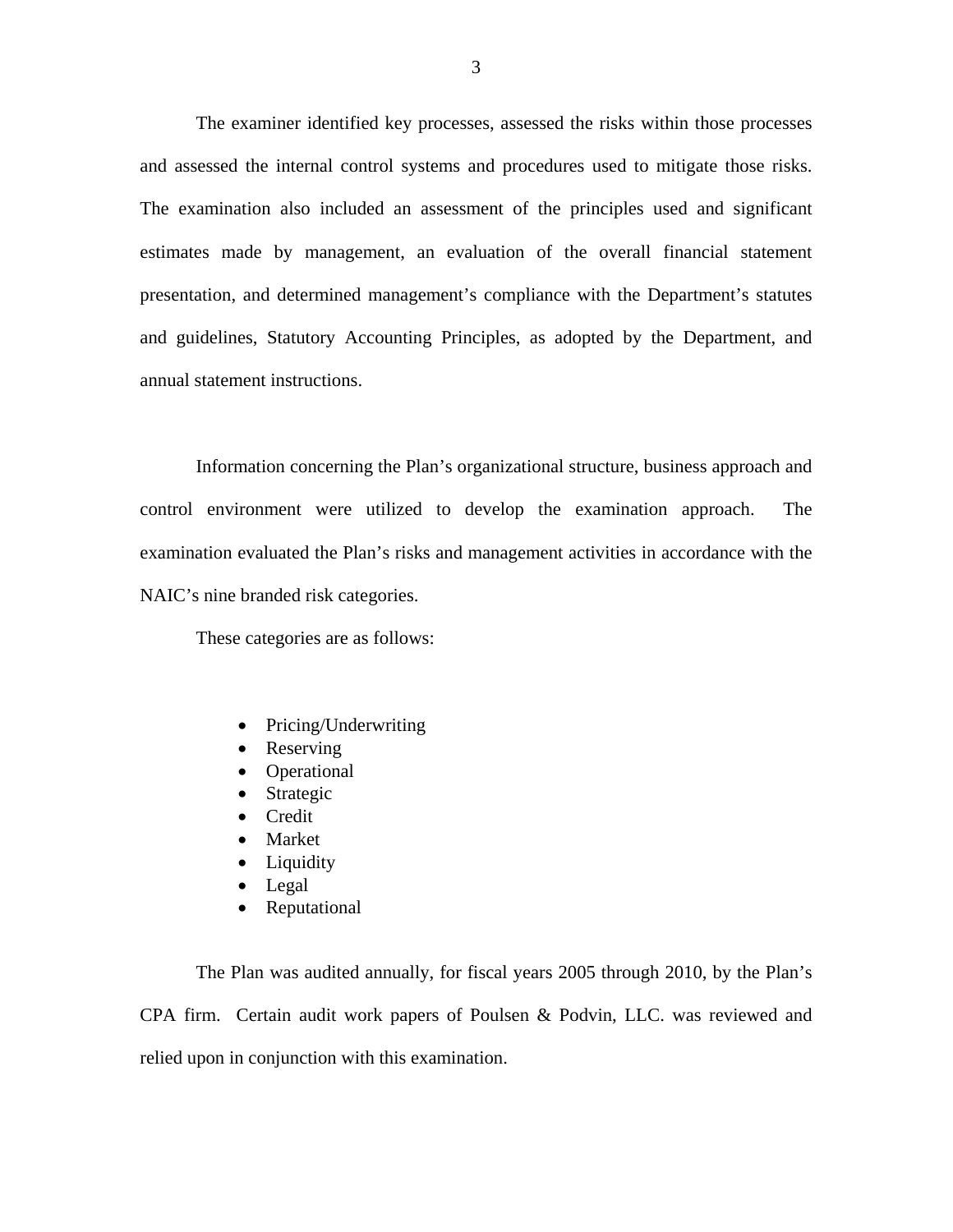<span id="page-5-0"></span>This report on examination is confined to financial statements and comments on those matters which involve departures from laws, regulations or rules, or which require explanation or description.

A review was also made to ascertain what action was taken by the Plan with regard to comments and recommendations contained in the prior report on examination.

#### **2. DESCRIPTION OF THE PLAN**

Jefferson-Lewis Cooperative Board of Cooperative Educational Services ("J-LBOCES") and its fifteen original member school districts ("Participants") formed a Consortium in 1979. The purpose of the Consortium was to provide for the efficient and economic evaluation, processing, administration and payment of health benefits through self-insurance. The Plan provides benefits to covered employees and their eligible dependents as defined in the Plan booklet.

On June 1, 2001, the Plan was issued a certificate of authority by the then Superintendent of Insurance, under Article 47 of the New York Insurance Law. Pursuant to such certificate of authority, the Participants have agreed to share the costs and assume the liabilities for hospital, medical, and surgical benefits provided to the employees (and retirees) and their dependents.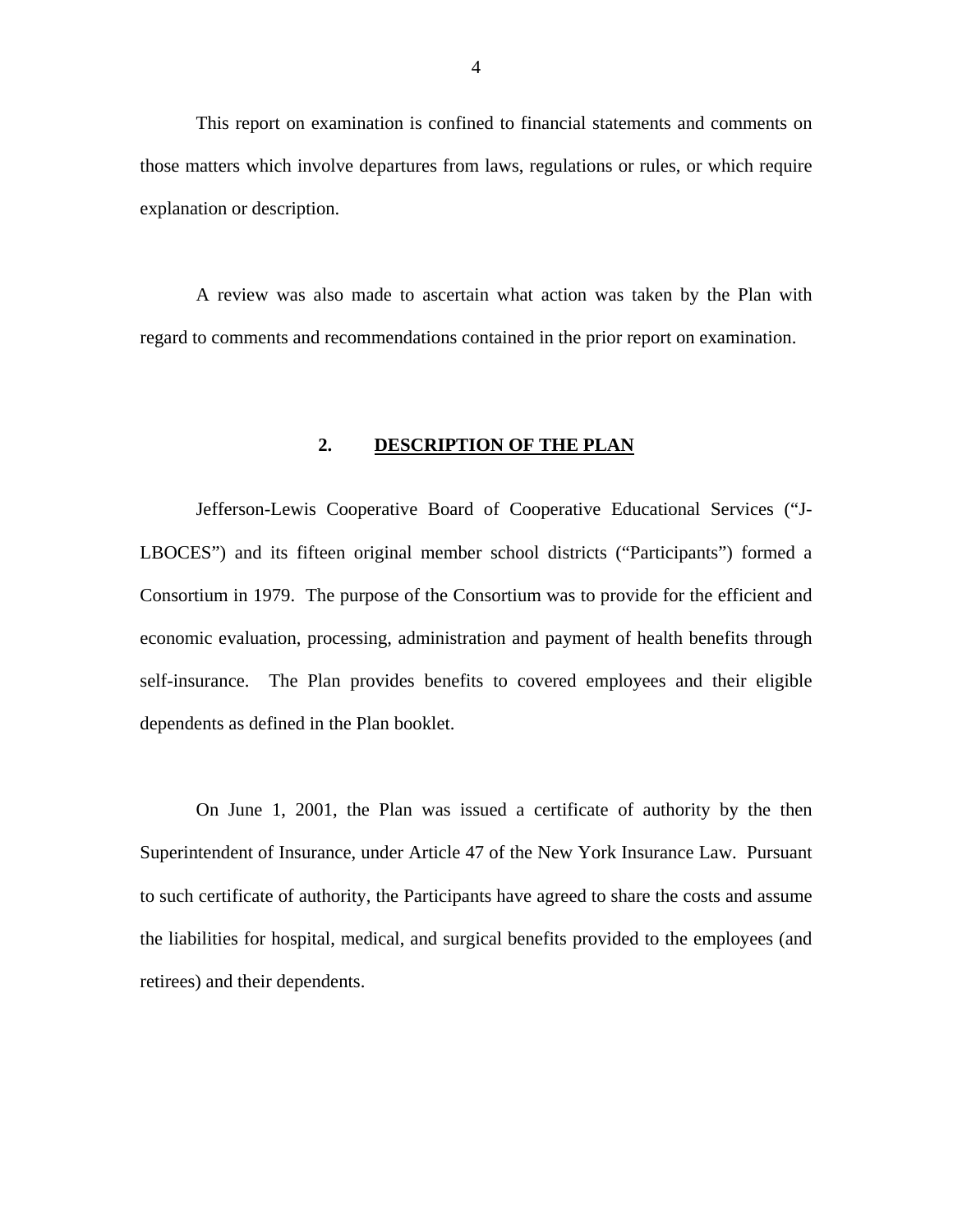There are fifteen school districts and one Board of Cooperative Educational Services (BOCES) participating in the Plan. The Plan Participants are as follows:

Alexandria Bay Central School District Beaver River Central School Belleville Henderson Central School Carthage Central School Copenhagen Central School General Brown Central School Indian River Central School Jefferson Community College

Jefferson-Lewis BOCES LaFargeville Central School Lowville Central School Lyme Central School Sackets Harbor Central School South Lewis Central School Thousand Island Central School Watertown City School District

#### A. Corporate Governance

Pursuant to its revised and restated 2006 Municipal Cooperative Agreement, management of the Plan is to be vested in a governing board, comprised of one representative from each participating school district, including BOCES. The governing board of the Plan as of June 30, 2010 was as follows:

| Name                 | Municipality                                  |
|----------------------|-----------------------------------------------|
| Sarah Baldwin        | <b>Jefferson Community College</b>            |
| Julie Gayne          | <b>Sackets Harbor Central School District</b> |
| Barbara Greene       | Jefferson-Lewis BOCES.                        |
| Wally Keeler         | Alexandria Bay Central School District        |
| Kenneth J. McAuliffe | <b>Lowville Central School District</b>       |
| Marcia Mundy         | Copenhagen Central School District            |
| Michelle Papin       | LaFargeville Central School District          |
| <b>Cathy Porter</b>  | Carthage Central School District              |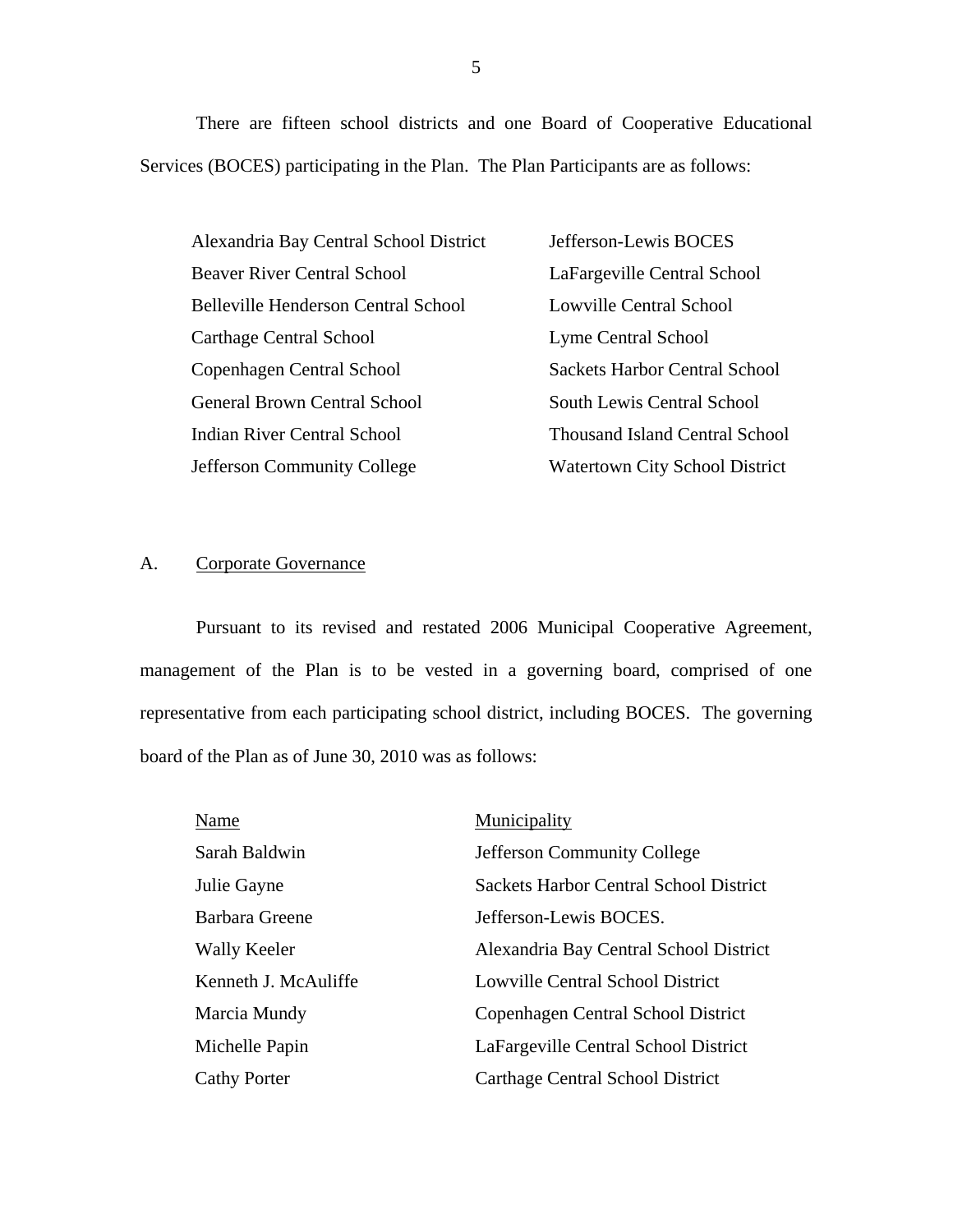| Name                 | Municipality                                 |
|----------------------|----------------------------------------------|
| Douglas Premo        | South Lewis Central School District          |
| Sandra Rooney        | Lyme Central School District                 |
| Dennis Schrecengast  | Indian River Central School District         |
| <b>Sally Switzer</b> | Thousand Island Central School District      |
| Laura Tousant        | <b>Beaver River Central School District</b>  |
| Michele Traynor      | <b>General Brown Central School District</b> |
| Lynne Wight          | <b>Watertown City School District</b>        |
| Deborah Vink         | Belleville Henderson Central School District |

According to the Plan's by-laws, the governing board is to meet quarterly during each fiscal year. The minutes of the meetings of the governing board held during the examination period and subsequent thereto were reviewed. The meetings of the governing board were well attended with every member attending at least 50% of the meetings they were eligible to attend. The standing committees of the governing board are the Executive Committee, the Appeals Review Committee, and the Finance Committee.

Section 624(a) of the New York Business Corporation Law states in part:

"(a) Each corporation shall keep correct and complete books and records of account and shall keep minutes of the proceedings of its shareholders, board and executive committee…"

It was noted that although the Plan's Board established specific Committees, minutes of those meetings were not formalized and maintained.

6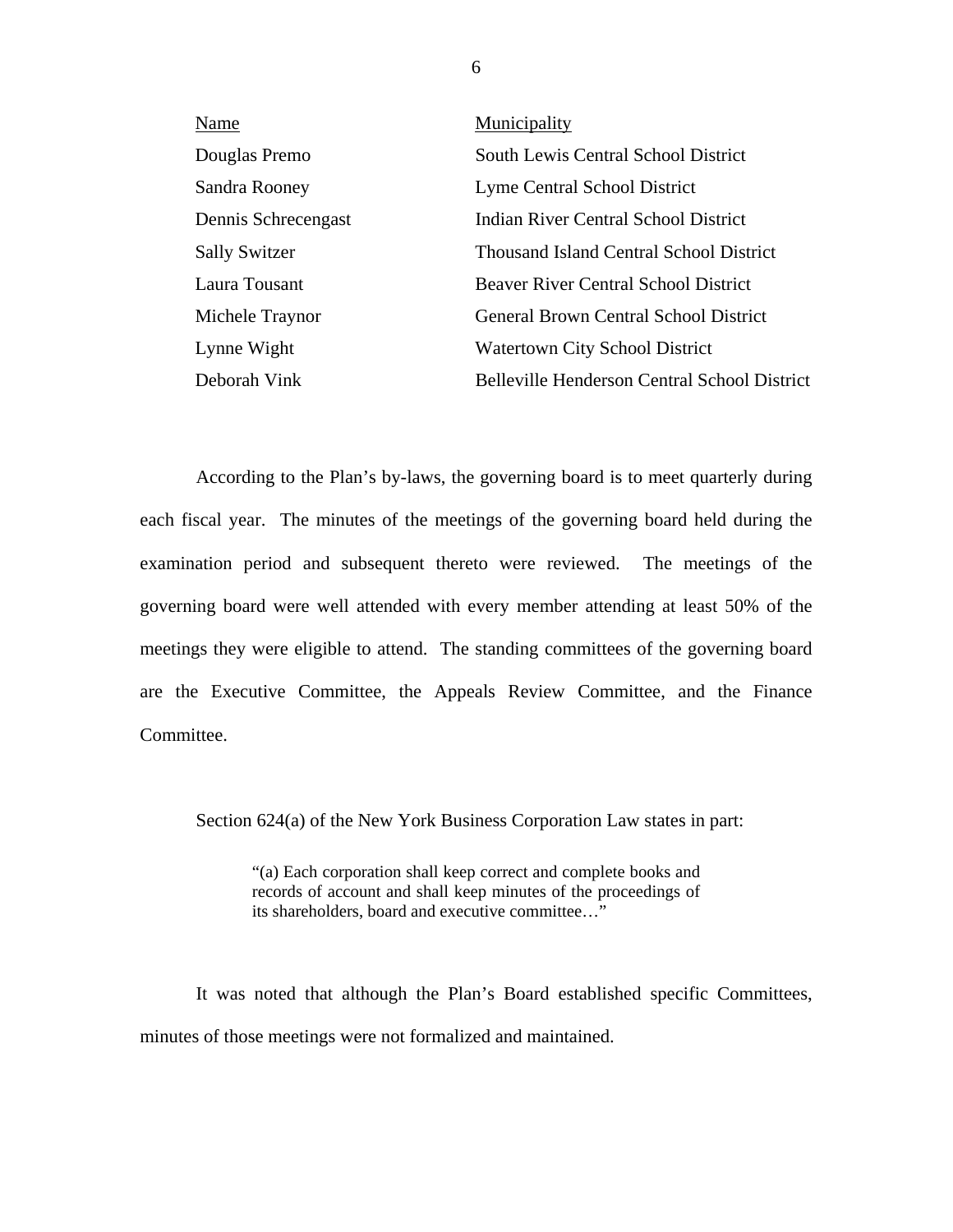It is recommended that the Plan maintains formalized minutes of Committee meetings of the Governing Board.

The Appeals Review Committee is defined as the Executive Committee and the three elected voting members of the governing board. However, the members of the Appeals Review Committee were not formally appointed through Board resolution.

It is recommended that the members of the Appeal Review Committee be formally appointed through board resolution.

The Plan entered into contractual agreements with the following vendors to provide various administrative services to the Plan:

 Progressive Management Consulting, LLC (PMC) is the general manager and Comptroller of the Plan. As Plan general manager, PMC defines a strategic plan of action for the Plan. PMC works with POMCO, Inc., ("POMCO"), which provides services to the Plan as described below, to ensure accurate and prompt payment of claims. PMC meets with the Board of Trustees as deemed necessary to conduct the business of the Plan. PMC provides mandated reports and documentation to regulators and others as required to keep Plan participants informed of benefit issues, and assists in the review and revision of plan benefit structure and design.

 POMCO, Inc. provides a computerized on-line system for developing and maintaining comprehensive employee benefit records, POMCO provides administrative and third party claims processing services relative to the payment of claims. POMCO provides the Plan with access to its provider network as well as access to the provider network of its contractual partner, Multi Plan Inc. The Multi Plan provider network is available in all 50 states of the US. POMCO also utilizes Preferred Medical Claim Solutions (PMCS) as a claim payment re-pricer (for discounts) for outpatient claims when the provider is not in the POMCO or Multi Plan network.

 CareMark CVS is a pharmacy benefit manager ("PBM") that provides a prescription drug plan for eligible covered persons of the Plan. This includes a network of retail and mail service pharmacies, electronic claim adjudication, and a claim processing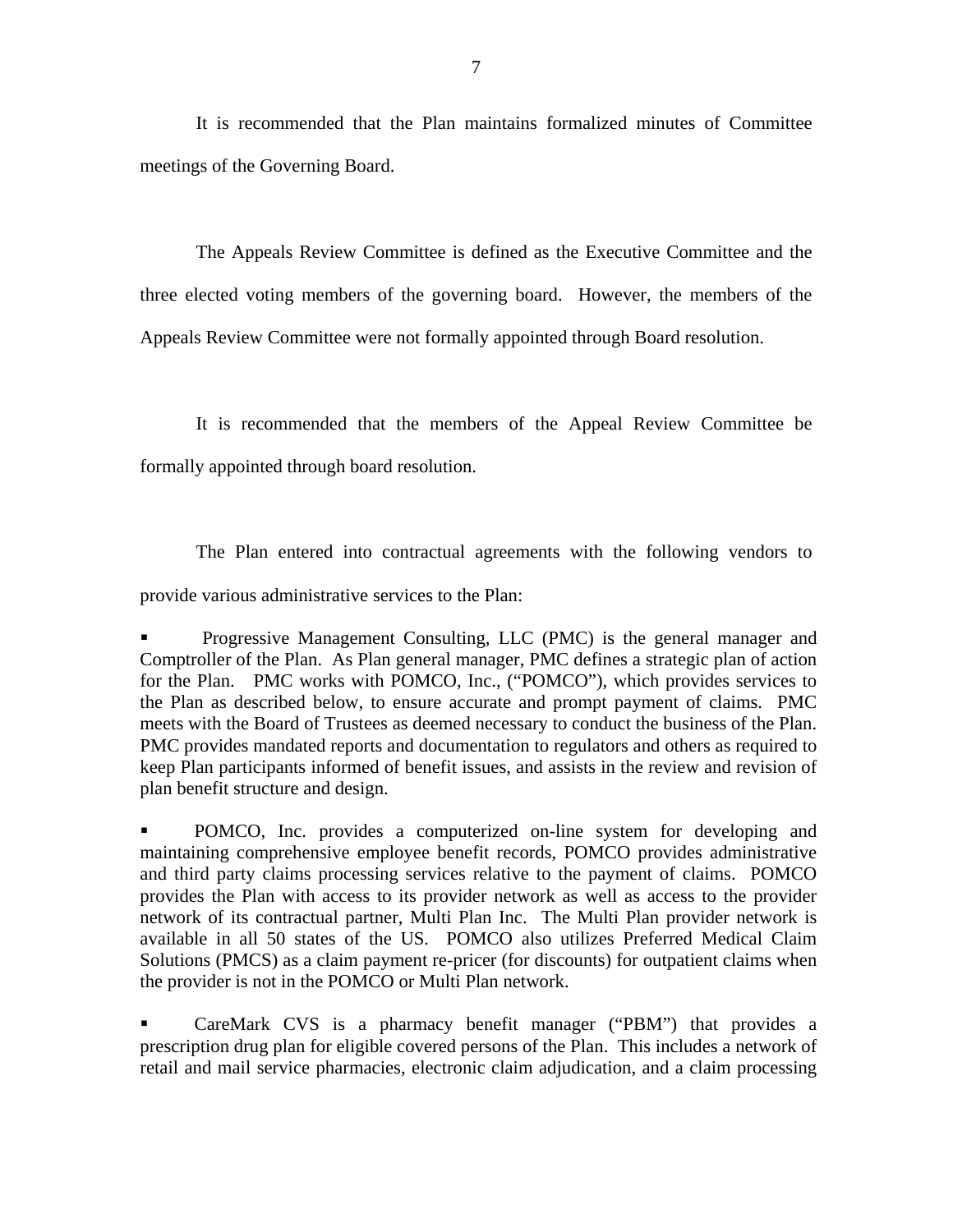<span id="page-9-0"></span> system for pharmacy claims adjudication. Also, the PBM provides a prescription drug benefit management service for designing and managing prescription drug benefits.

 Davis Vision provides administrative and information services to members of the plan relating to its vision plan benefits. Davis Vision provides laboratory services, processing of claims, data entry and clerical processing. Davis Vision provides management reporting of billing statements quality care reports and/or other reports as required. Davis Vision provides a panel of private offices for eye exams and dispensing services to the members. Davis Vision also has a comprehensive program for quality assurance.

 KBM Management Inc. (KBM), provides consulting services to the Plan's Trustees as required, on matters regarding negotiations with employee groups. KBM also provides actuarial services and assists in obtaining alternative markets for stop-loss coverage as well as reviewing and investigating claims which affect stop-loss coverage. KBM assists in the negotiation of administrative agreements of the Plan.

• Poulsen & Podvin, LLC provides accounting services to the Plan.

The principal officers of the Plan as of June 30, 2010 were as follows:

Name Title

Barbara Greene Vice Chairperson Edgar Higgins Plan Manager Kenneth McAuliffe Chairperson Sally Switzer Treasurer Diane Wright Secretary

## B. Territory and Plan of Operation

The Plan provides health benefits in the counties of Jefferson and Lewis in New York State. The Plan had annual premiums written of \$45,829,489 for the fiscal year ending June 30, 2010. There has not been any significant change in membership during the examination period. The Plan's participating school districts remained the same throughout the examination period.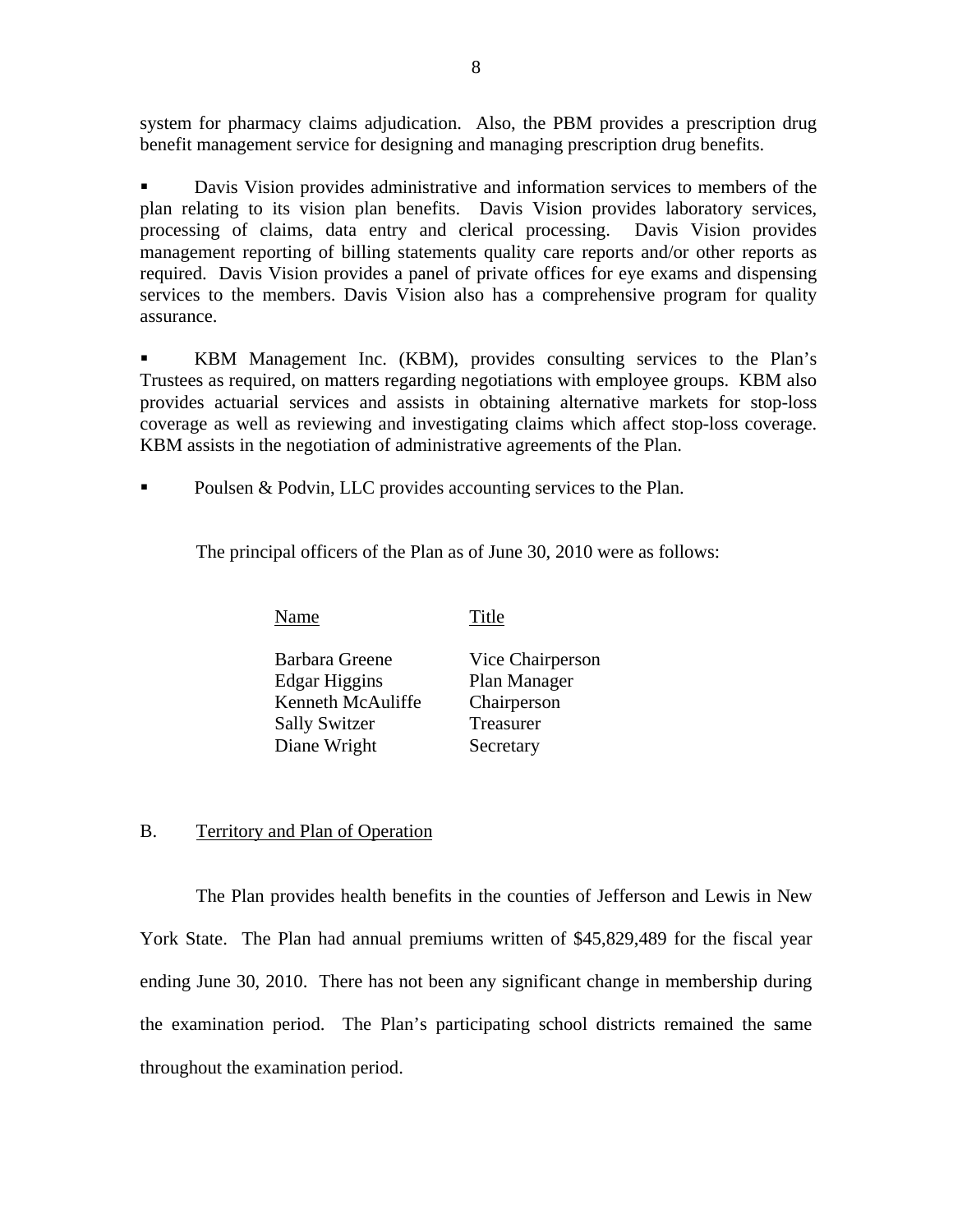### <span id="page-10-0"></span>C. Reinsurance

In 2008, J-LSEHP discontinued its stop-loss coverage and instead held one hundred fifty (150) percent of the mandatory minimum statutory reserve. Since the minimum statutory reserve was based upon twenty-five (25) percent of claims incurred, the plan held thirty-seven and one-half (37.5) percent of incurred claims as the claims payable reserve. This also required a fifty (50) percent increase in the surplus account. The surplus account was increased from five (5) percent of annualized earned premium to seven and one-half (7.5) percent. In 2010, the Plan purchased reinsurance, eliminating the need for the fifty (50) percent increase in reserves and net worth. Subsequently, the Department performed an actuarial analysis and reduced the required claims payable reserve from twenty-five (25) percent of incurred claims to seventeen (17) percent.

As of the examination date, the Plan maintained a specific and aggregate stop-loss insurance policy with an effective date of March 1, 2010 and expiration date of February 28, 2011. The policy provides medical and prescription drug reinsurance coverage and is issued by a licensed insurer, in accordance with New York Insurance Law Section 4707(a).

Section 4707(a)(1) of the New York Insurance Law states:

"(a) The governing board of the municipal cooperative health benefit plan shall obtain and maintain on the behalf of the plan a stop-loss insurance policy or policies providing …

(1) aggregate stop-loss coverage with an annual aggregate retention amount or attachment point not greater than one hundred twenty-five percent of the amount certified by a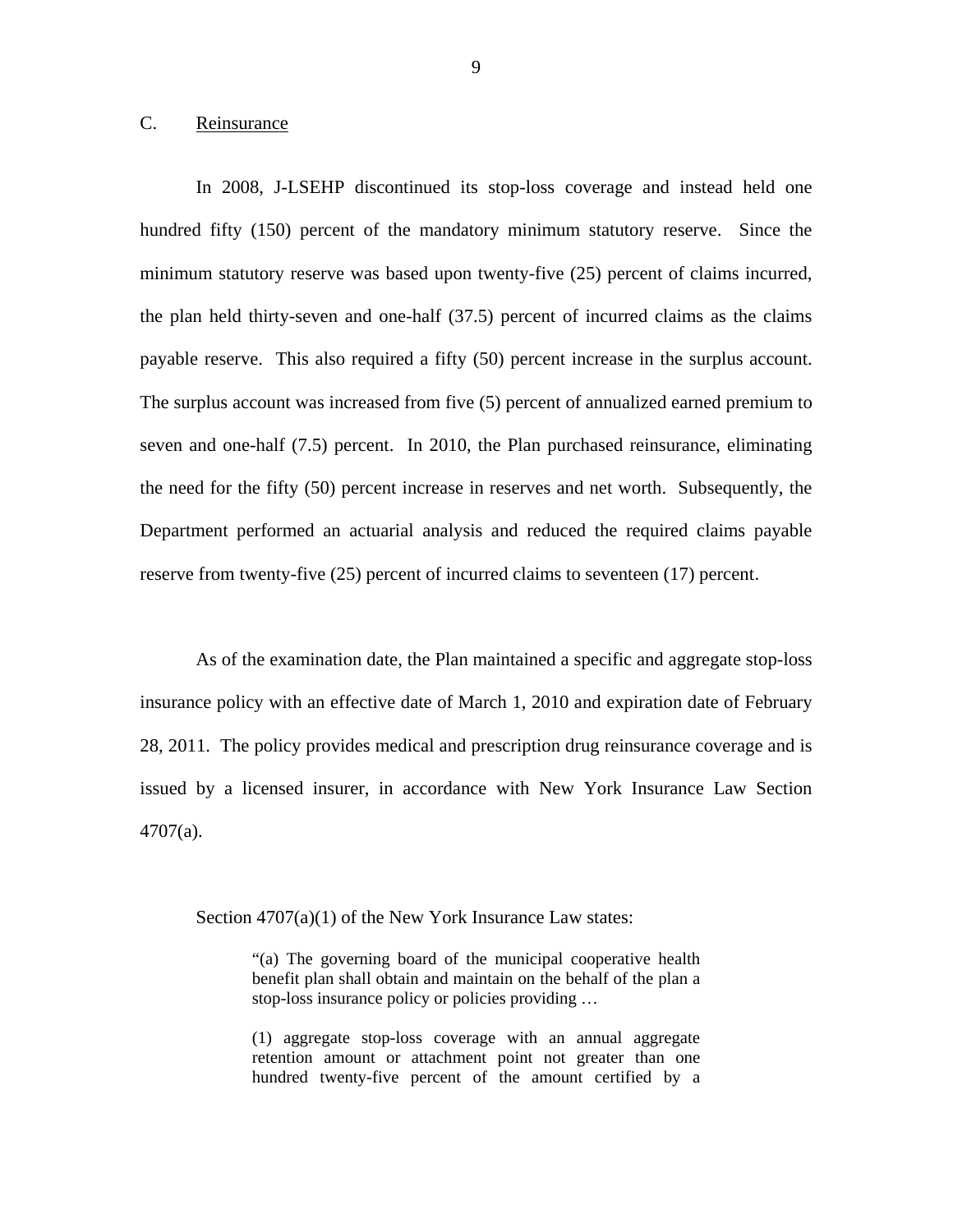qualified actuary to represent the expected claims of the plan for the current fiscal year; …"

It was noted that the aggregate attachment point mandated by New York Insurance Law Section 4707(a) is greater than one hundred twenty-five (125) percent of the expected claims for the current fiscal year based upon the 2010 budget. The projected claims were \$48,635,443. The minimum aggregate stop loss attachment point for the policy obtained in March 2010 is \$69,508,582. This is less than one hudred fify (150) percent of the expected claims.

It is recommended that the Plan complies with New York Insurance Law Section  $4707(a)(1)$  and reduce the aggregate attachment point of its stop loss coverage to one hundred twenty-five (125) percent of expected claims for the current fiscal year.

The following is a summary of the Plan's stop-loss insurance specific coverage and aggregate coverage retentions (deductibles) and limits at June 30, 2010:

| Specific excess-of-loss coverage              |                                                                                                                                                                                                            |
|-----------------------------------------------|------------------------------------------------------------------------------------------------------------------------------------------------------------------------------------------------------------|
| Coverage                                      | Medical and prescription drug<br>100% of \$1,000,000 per covered<br>person, excess of \$750,000 per<br>covered person.                                                                                     |
| Run-in-period limitation                      | \$150,000 per covered person.                                                                                                                                                                              |
| Aggregate excess-of-loss coverage<br>Coverage | Medical and prescription drug<br>100% paid aggregate losses in excess<br>of $$69,508,382$ with a maximum<br>reimbursement limit of \$1,000,0000<br>and a maximum limit per covered<br>person of \$750,000. |
| Run-in-period limitation                      | \$10,426,257.30 all covered persons<br>combined.                                                                                                                                                           |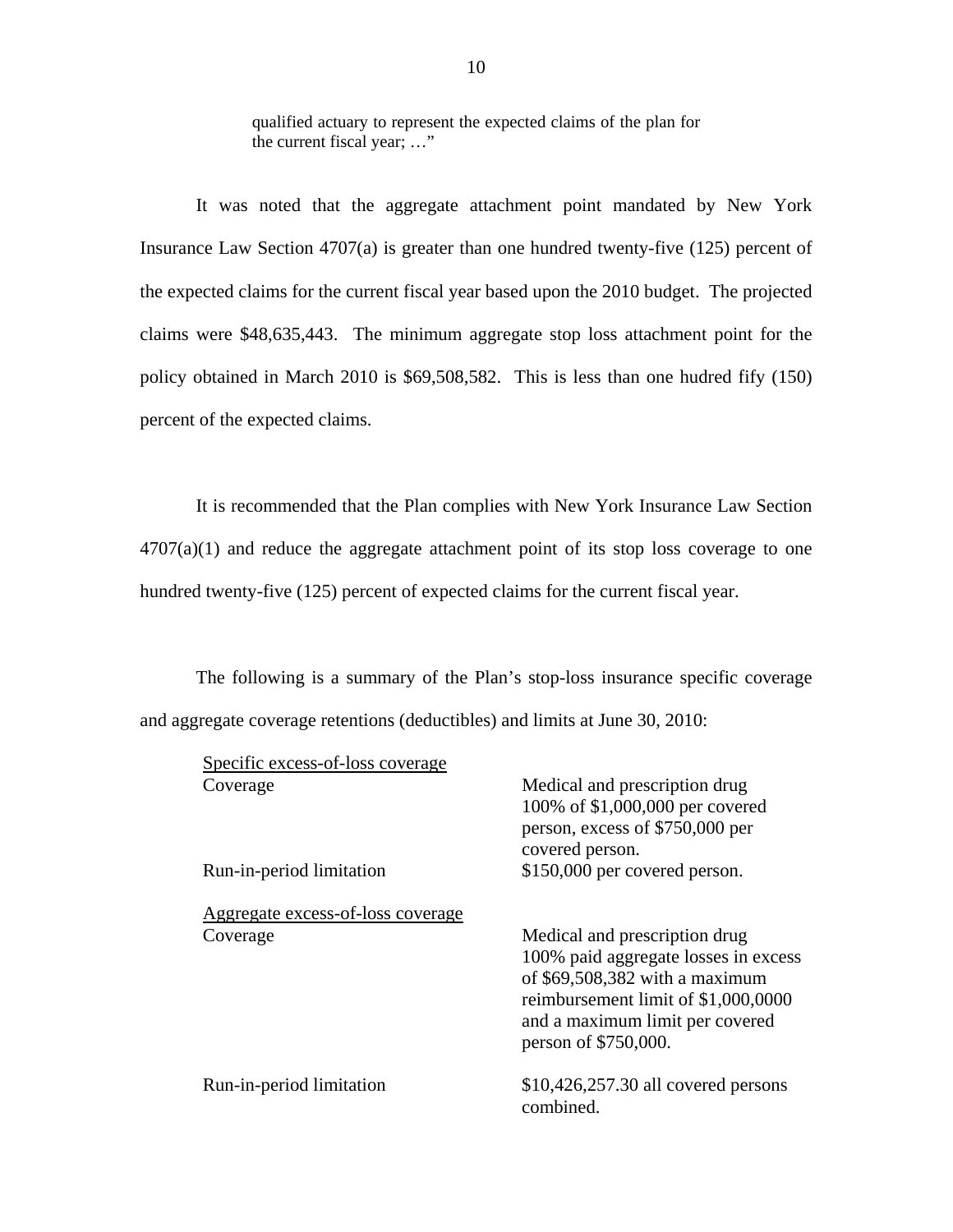#### <span id="page-12-0"></span>D. Investments

Section 1411(a) of the New York Insurance Law states in part:

"(a) No domestic insurer shall make any loan or investment, …, unless authorized or approved by its board of directors or a committee thereof responsible for supervising or making such investment or loan..."

A review of the minutes of the Governing Board meetings for the period under examination found that specific investments were not approved through Board resolution. Instead, investment reports were provided to the Governing Board periodically. Therefore, the Plan did not comply with New York Insurance Law Section 1411(a).

It is recommended the Plan complies with New York Insurance Law Section 1411(a) by obtaining approval of specific investments through resolution of the Governing Board or a subcommittee thereof.

The Plan's investment guidelines indicate procedures that are to be established and followed. No such procedures have been established.

Therefore, it is recommended that the Plan establishes procedures relative to investments in accordance with its investment guidelines.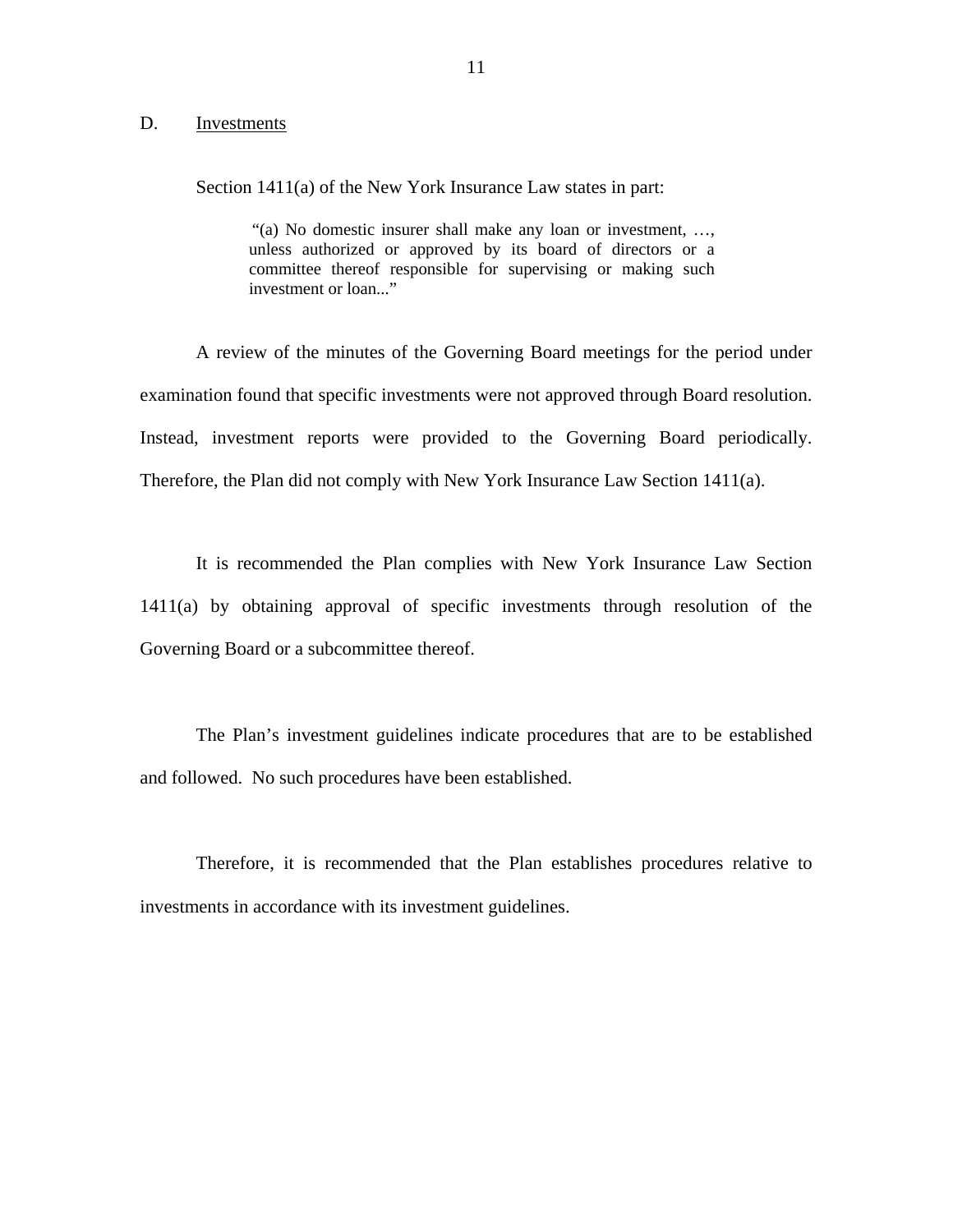#### <span id="page-13-0"></span>E. Accounts and Records

A review of the Plan's accounts and records during the examination period revealed the following:

1. Prescription drug coverage is provided by CareMark CVS under a subcontracted agreement with POMCO. However, the CareMark CVS agreement is not formalized. This resulted from the previous pharmacy benefit manager (PBM) Eckerd Health Services (EHS), formerly named Pharmacare, being acquired by CareMark CVS and the PBM services continuing under the original contract.

It is recommended that the Plan amends its prescription benefits management contract to reflect current corporate names.

signatories on bank accounts are not authorized through board resolution. 2. It was noted through a review of the Governing Board minutes that

It is recommended that the Plan authorizes bank signatories through board resolution.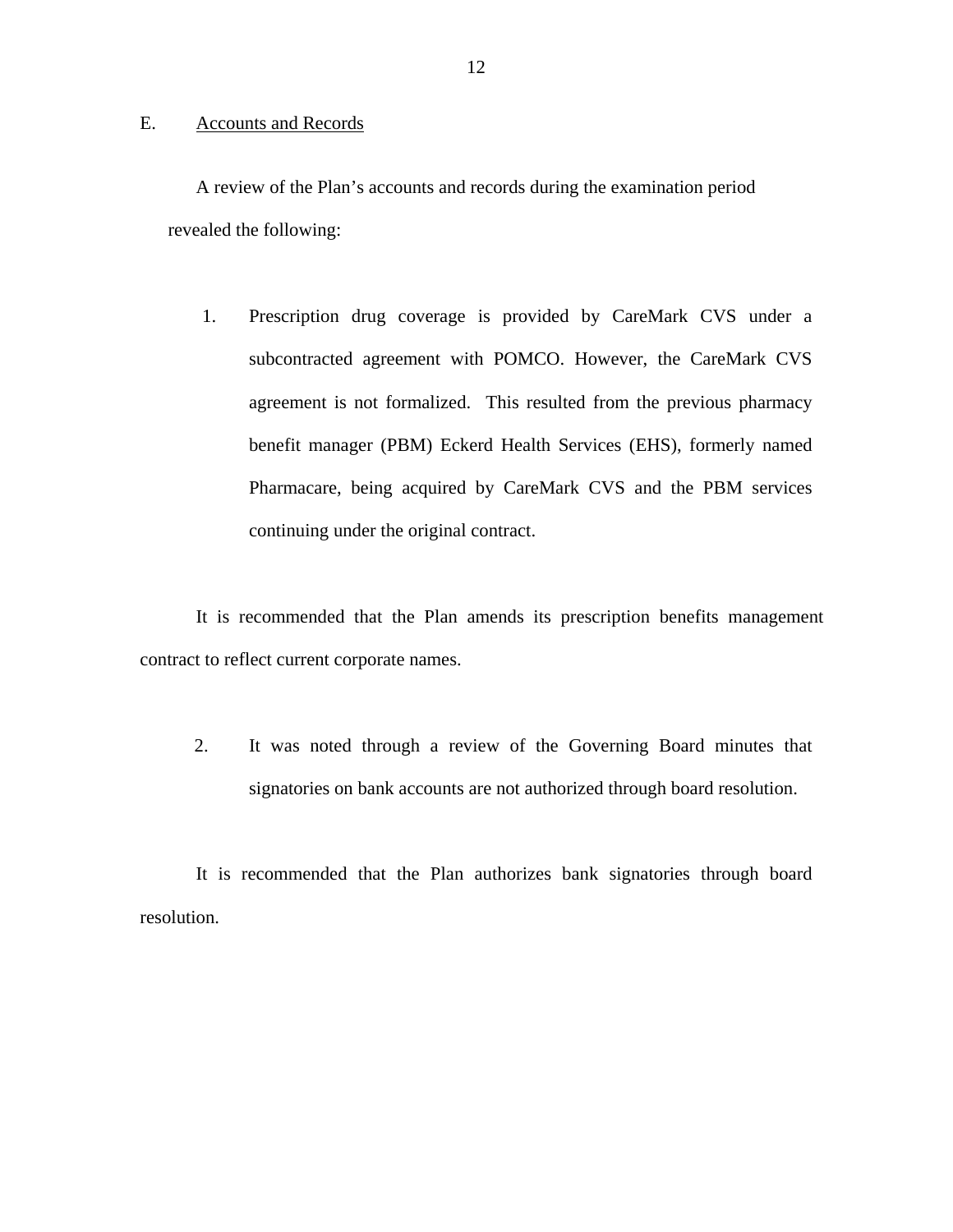# **3. FINANCIAL STATEMENTS**

## A. Balance Sheet

The following shows the assets, liabilities and net worth as determined by this examination and reported by the Plan in its filed annual statement as of June 30, 2010. This statement is the same as the balance sheet filed by the Plan as of June 30, 2010.

| Assets                          | Examination  | Plan              |
|---------------------------------|--------------|-------------------|
| Cash and cash equivalents       | \$2,467,992  | \$2,467,992       |
| Short-term investments          | 20,057,400   | 20,057,400        |
| Investment income receivable    | 475,527      | 475,527           |
| Aggregate write-ins for current |              |                   |
| assets                          | 55,795       | <u>55,795</u>     |
|                                 |              |                   |
| Total assets                    | \$23,056,714 | \$23,056,714      |
|                                 |              |                   |
| Liabilities                     |              |                   |
| Accounts payable                | 34,392       | 34,392            |
| Claims payable                  | 6,495,072    | 6,495,072         |
| Unearned premiums               | 156,820      | 156,820           |
|                                 |              |                   |
| <b>Total liabilities</b>        | \$6,686,284  | \$6,686,284       |
|                                 |              |                   |
| Net worth                       |              |                   |
| Contingency reserves            | \$2,315,669  | \$2,315,669       |
|                                 |              |                   |
| Retained earnings/fund balance  | 14,054,761   | <u>14,054,761</u> |
| Total net worth                 | \$16,370,430 | \$16,370,430      |
|                                 |              |                   |
| Total liabilities and net worth | \$23,056,714 | \$23,056,714      |
|                                 |              |                   |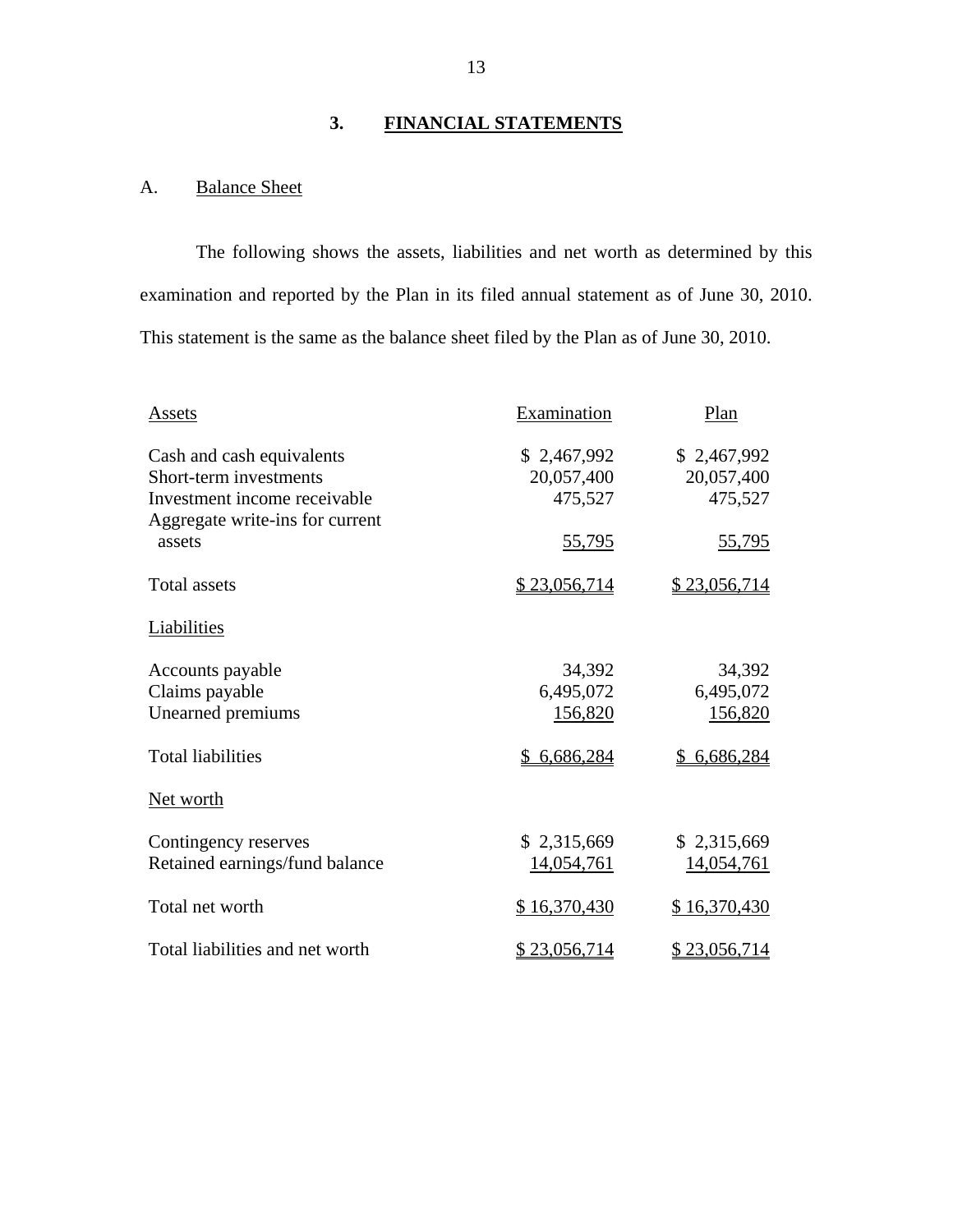# B. Statement of Revenue and Expenses and Net Worth

Net worth increased by \$8,431,328 during the five-year examination period, July

1, 2005 through June 30, 2010, detailed as follows:

# Revenue

| Premium and related revenue                                                                                                                     |                                                                              |               | \$212,231,866      |
|-------------------------------------------------------------------------------------------------------------------------------------------------|------------------------------------------------------------------------------|---------------|--------------------|
| <b>Medical and hospital expenses</b>                                                                                                            |                                                                              |               |                    |
| Hospital/medical benefits<br>Prescription drugs<br>Reinsurance expenses                                                                         | \$151,575,192<br>46,339,855<br>1,271                                         |               |                    |
| Total medical and hospital                                                                                                                      |                                                                              | \$197,916,318 |                    |
| Administrative expenses                                                                                                                         |                                                                              |               |                    |
| Compensation<br>Marketing<br>Professional fees<br>Administrative fees<br><b>Consultant fees</b><br>Office expense<br>Summary of other write-ins | 451,592<br>101,379<br>119,513<br>7,536,459<br>209,017<br>25,540<br>1,227,785 |               |                    |
| Total administrative expenses                                                                                                                   |                                                                              | 9,671,285     |                    |
| Total expenses                                                                                                                                  |                                                                              |               | 207,587,603        |
| Net underwriting gain                                                                                                                           |                                                                              |               | \$4,644,263        |
| Investments and other income                                                                                                                    |                                                                              |               | 3,787,065          |
| Net income                                                                                                                                      |                                                                              |               | <u>\$8,431,328</u> |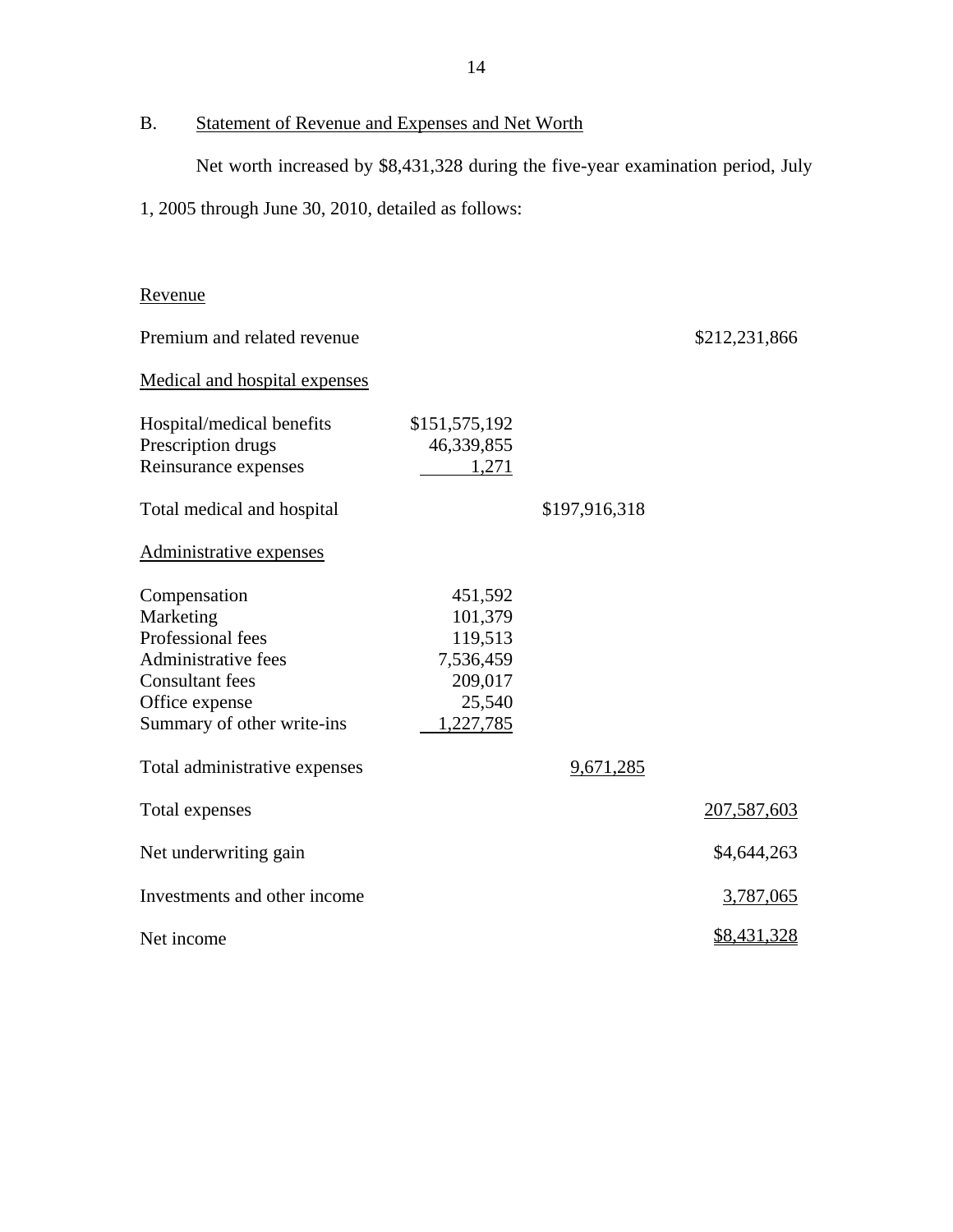#### Net Worth

| Net worth, per report on examination,<br>as of June 30, 2005 |                       |                        | \$7,939,102  |
|--------------------------------------------------------------|-----------------------|------------------------|--------------|
|                                                              | Gains in<br>Net Worth | Losses in<br>Net Worth |              |
| Net income                                                   | \$8,431,328           |                        |              |
| Net increase in net worth                                    |                       |                        | \$8,431,328  |
| Net worth, per report on examination,<br>as of June 30, 2010 |                       |                        | \$16,370,430 |

#### **4. CLAIMS UNPAID**

The examination liability of \$6,495,072 is the same as the amount reported by the Plan in its June 30, 2010 filed annual statement. The examination analysis was conducted in accordance with generally accepted actuarial principles and practices and was based on statistical information contained in the Plan's internal records and its filed annual statements as verified by the examiner.

The Department performed an actuarial analysis and reduced the required claims payable reserve from twenty-five (25) percent of incurred claims to seventeen (17) percent.

The examination reserve was based upon actual claims payments made through a point in time, plus an estimate for claims remaining unpaid at that date. Such estimate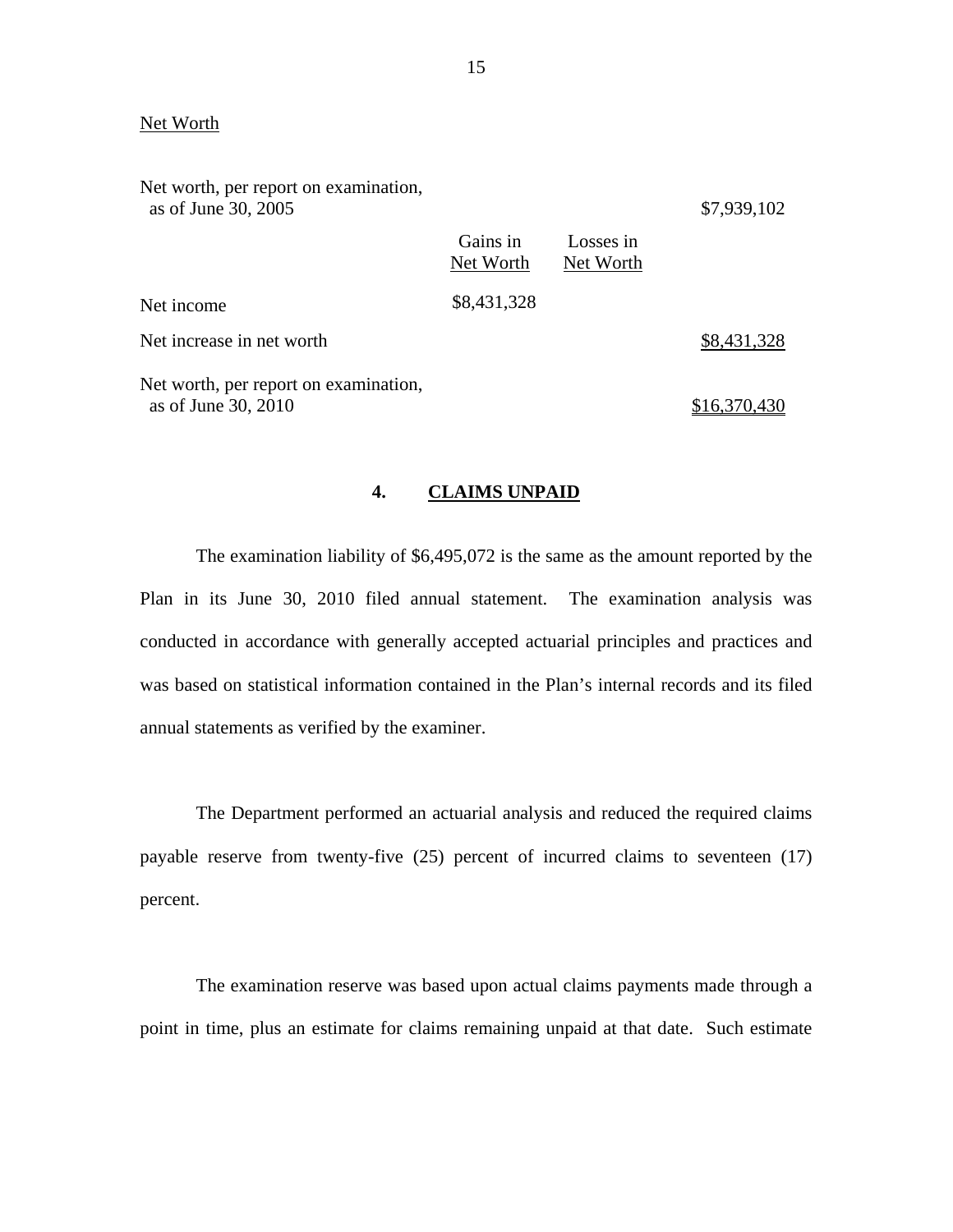<span id="page-17-0"></span>was calculated based on actuarial principles, which utilized the Plan's experience in projecting the ultimate cost of claims incurred on or prior to June 30, 2010.

#### **5. MARKET CONDUCT ACTIVITIES**

In the course of this examination, a review was made of the manner in which the Plan conducts its business practices and fulfills its contractual obligations to policyholders and claimants. The review was general in nature and is not to be construed to encompass the generally more precise scope of a market conduct examination.

The general review was directed at practices of the Plan in the following areas:

- A. Policy forms
- B. Claims processing
- C. Utilization review
- D. Third party claim negotiator

#### A. Policy Forms

Section  $4710(a)(1)$  of the New York Insurance Law states in part:

"(a) the governing board of the municipal cooperative health benefit plan shall:

 for certificate of authority in the form and manner prescribed by (1) file for approval with the superintendent a description of material changes in any information provided in the application the superintendent..."

The prior examination report noted that Jefferson Lewis et. al. School Employees'

Healthcare Plan did not obtain approval for the forms in use, however, during the prior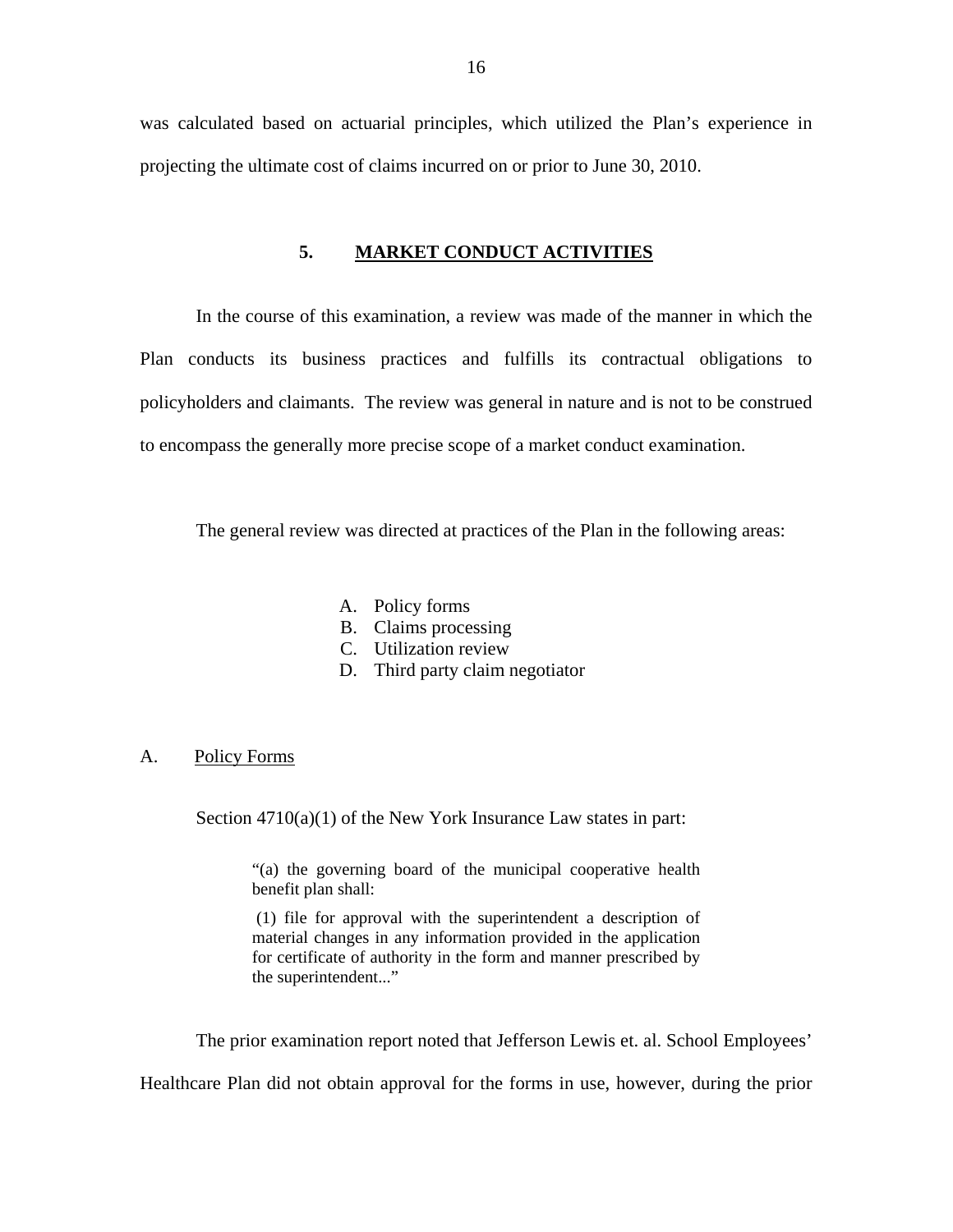examination period the forms were submitted to the Department for review and approval. On June 9, 2011, the Department's approval was obtained for the revised and restated Plan document, effective July 1, 2011. A review of the form in use for the period under examination, July 1, 2006 through June 30, 2010, indicated that the mandated benefit afforded by the Well Woman Act was not implemented in a timely fashion. Therefore, the Plan did not comply with Section 4710(a) during calendar years 2003 to 2010. It was determined that eighty-four claims for benefits related to contraceptives that amounted to [\\$11,405.55](https://11,405.55) were erroneously processed.

It is recommended that the Plan complies with the requirements of Section  $4710(a)(1)$  of the New York Insurance Law and submit necessary documents in a timely manner to ensure compliance.

#### B. Claims Processing

#### 1. Claims Attribute Sample

A claims attribute review was performed for claims submitted to the Plan during the period, January 1, 2010 through December 31, 2010. A statistical random sampling process was performed testing several attributes deemed to be necessary for the successful processing of claims.

The random sampling process was performed using ACL, an auditing software program. The sampling methodology was devised to test various attributes deemed necessary for successful processing of claims and to test and reach conclusions about all predetermined attributes, individually or on a combined basis. The review incorporates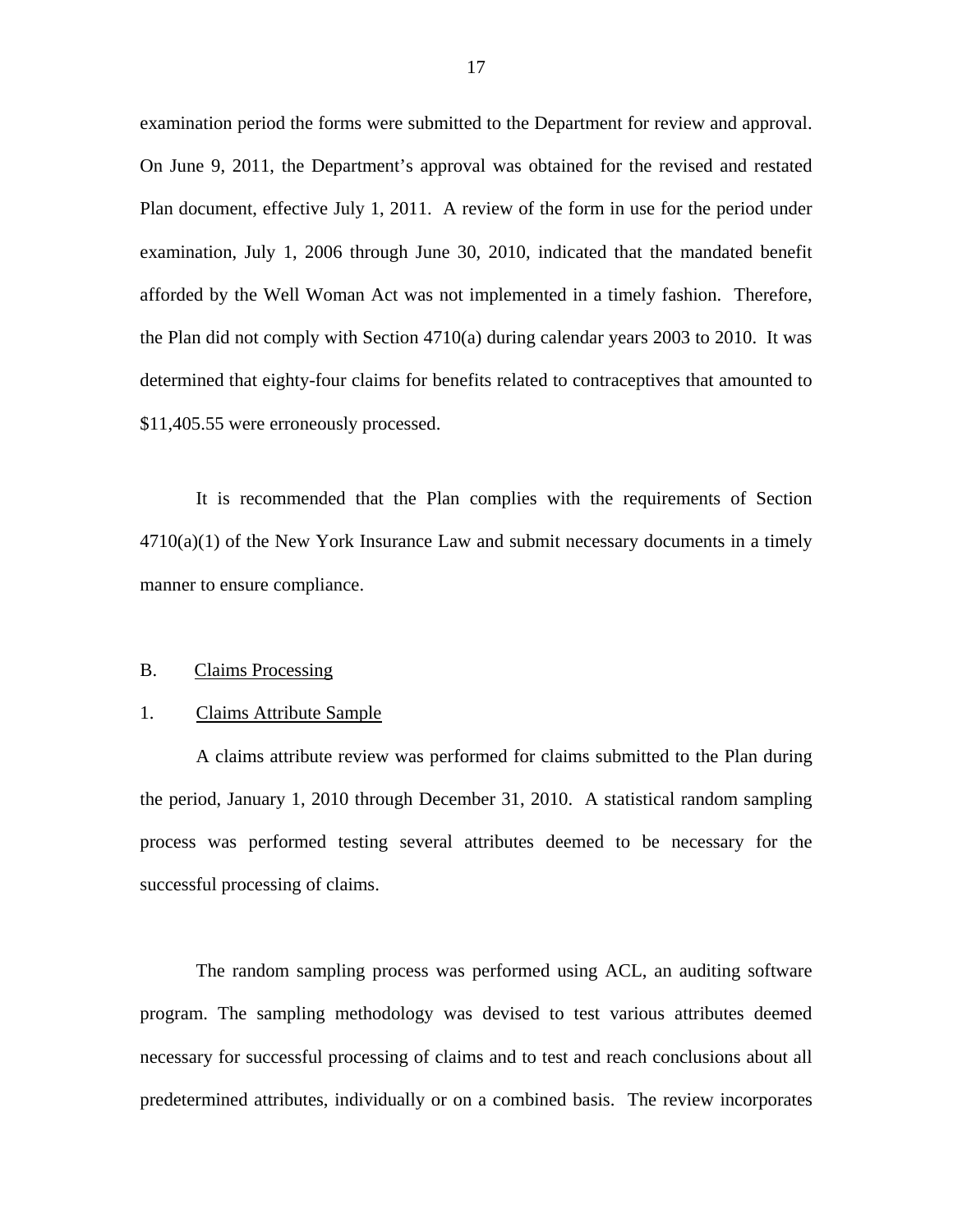processing attributes used by POMCO in its own "Quality Analysis" of claims processing. The sample size was comprised of 100 randomly selected claims from targeted sub-populations.

The review did not uncover any processing errors, according to the criteria used by both the Plan and the New York State Department of Financial Services.

#### 2. Claims Prompt Payment Law Review

A review to test for compliance with the Prompt Pay Law, Section 3224-a of the New York Insurance Law, was performed by using a statistical sampling methodology covering medical and hospital claims submitted to the Plan during the period January 1, 2010 through December 31, 2010.

The review revealed no issues in regard to compliance with Section 3224-a of the New York Insurance Law.

#### 3. Explanation of Benefits Statements

Explanation of Benefits Statements (EOBs) are an integral part of the link between the subscriber/contract-holder and their insurer, providing vital information as to how a claim was processed.

Sections 3234(a) and (b)(6) of the New York Insurance Law state in part:

"(a) Every insurer, including a health maintenance organization… is required to provide the insured or subscriber with an explanation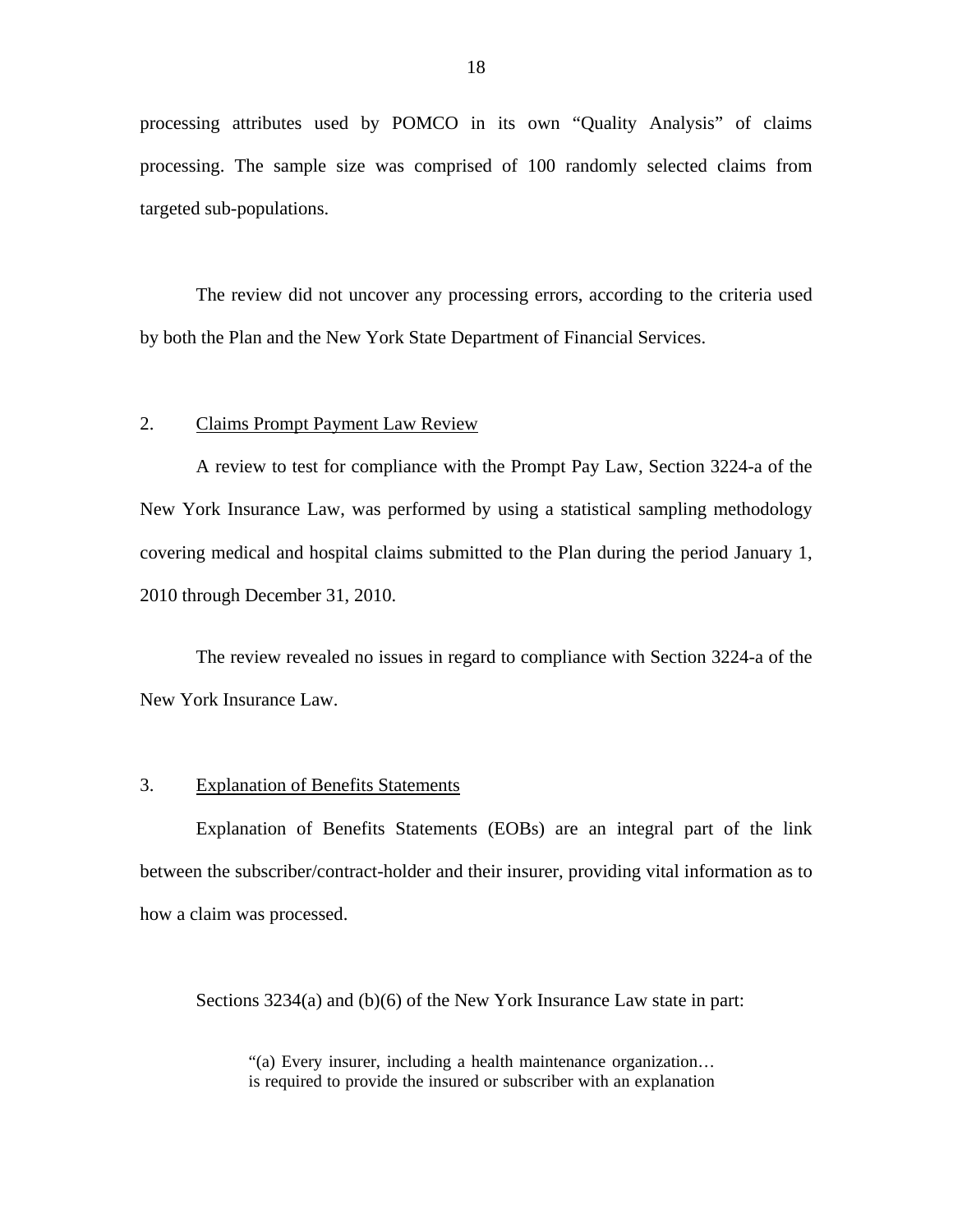of benefits form in response to the filing of any claim under a policy…

(b) The explanation of benefits form must include at least the following…(6) a specific explanation of any denial, reduction, or other reason, including any other third-party payor coverage, for not providing full reimbursement for the amount claimed;"

A review of a sample of the Plan's paid and denied claims for members/providers residing or located in New York State during the period from January 1, 2010 through December 31, 2010 was performed. The review encountered instances in which EOBs issued by the Plan did not provide a specific explanation of denial, reduction or other reasons as required by New York Insurance Law Section 3234(b)(6).

It is recommended that the Plan adheres to the requirements of New York Insurance Law Section 3234(b)(6) by citing the specific reason why there was not full reimbursement of a claim.

### C. Utilization Review

The Plan contracted with POMCO, a third party administrator, as its utilization review agent.

New York Insurance Law Section 4903(e) states:

- "(e) Notice of an adverse determination made by a utilization review agent shall be in writing and must include:
- (1) the reasons for the determination including the clinical rationale, if any;

(2) instructions on how to initiate standard and expedited appeals pursuant to section four thousand nine hundred four and an external appeal pursuant to section four thousand nine hundred fourteen of this article; and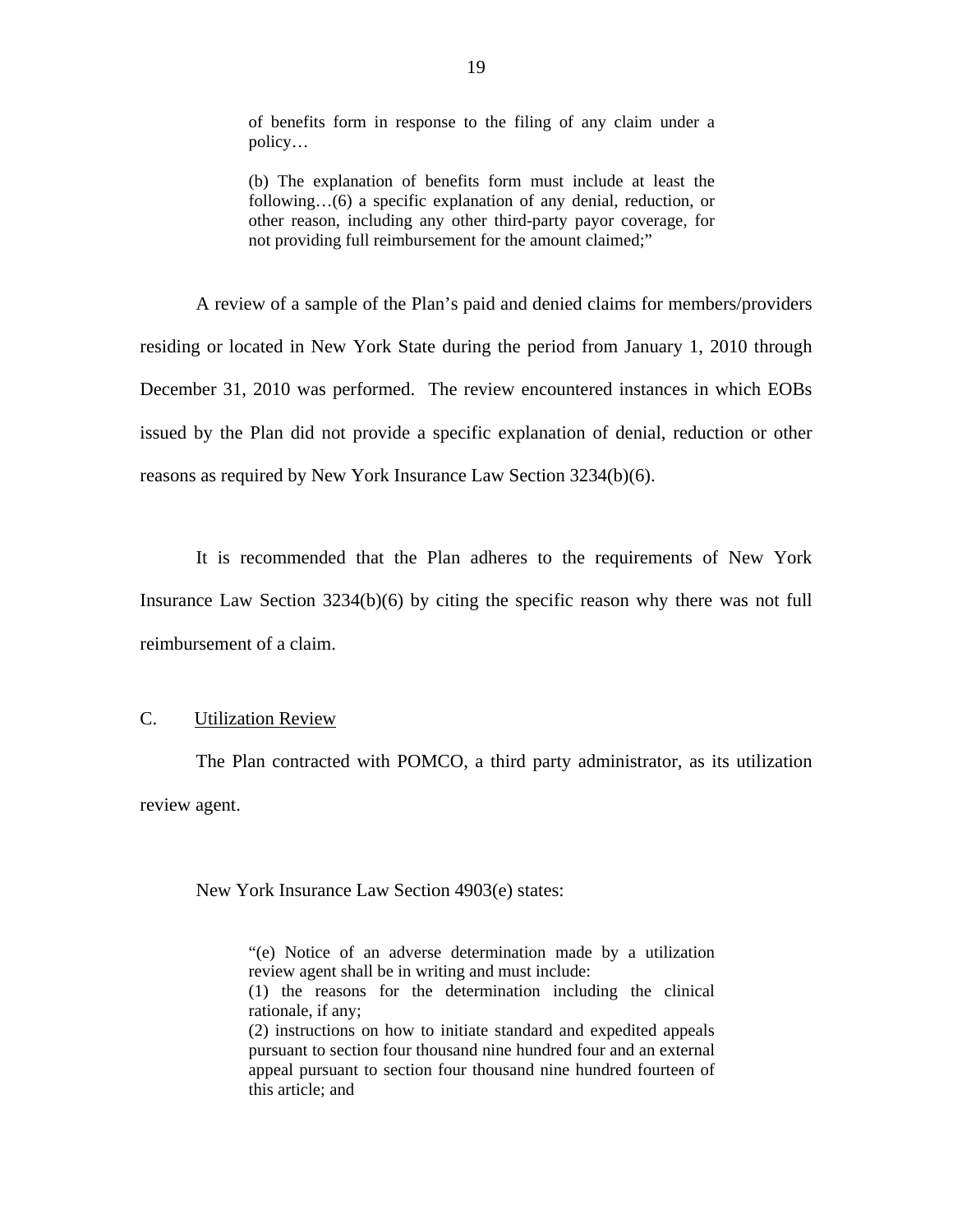(3) notice of the availability, upon request of the insured, or the insured's designee, of the clinical review criteria relied upon to make such determination. Such notice shall also specify what, if any, additional necessary information must be provided to, or obtained by, the utilization review agent in order to render a decision on the appeal."

It was noted that the denial notices for the first adverse determination did not contain instructions on how to initiate expedited appeals pursuant to Section 4904 of the New York Insurance Law and an external appeal pursuant to Section 4914 of the New York Insurance Law.

It is recommended that the Plan fully complies with Section 4903(e) of the New York Insurance Law and include all required information in its notices of adverse determination.

Section 4903(d) of the New York Insurance Law states:

"(d) A utilization review agent shall make a utilization review determination involving health care services which have been delivered within thirty days of receipt of all necessary information."

The Plan failed to issue notices of first adverse determination to members/providers relative to its retrospective review of claims involving medical necessity, as required by New York Insurance Law Section 4903(d).

It is recommended that the Plan fully complies with Section 4903(d) of the New York Insurance Law and issue notices of adverse determination to members/providers when claims are denied based on utilization review decisions.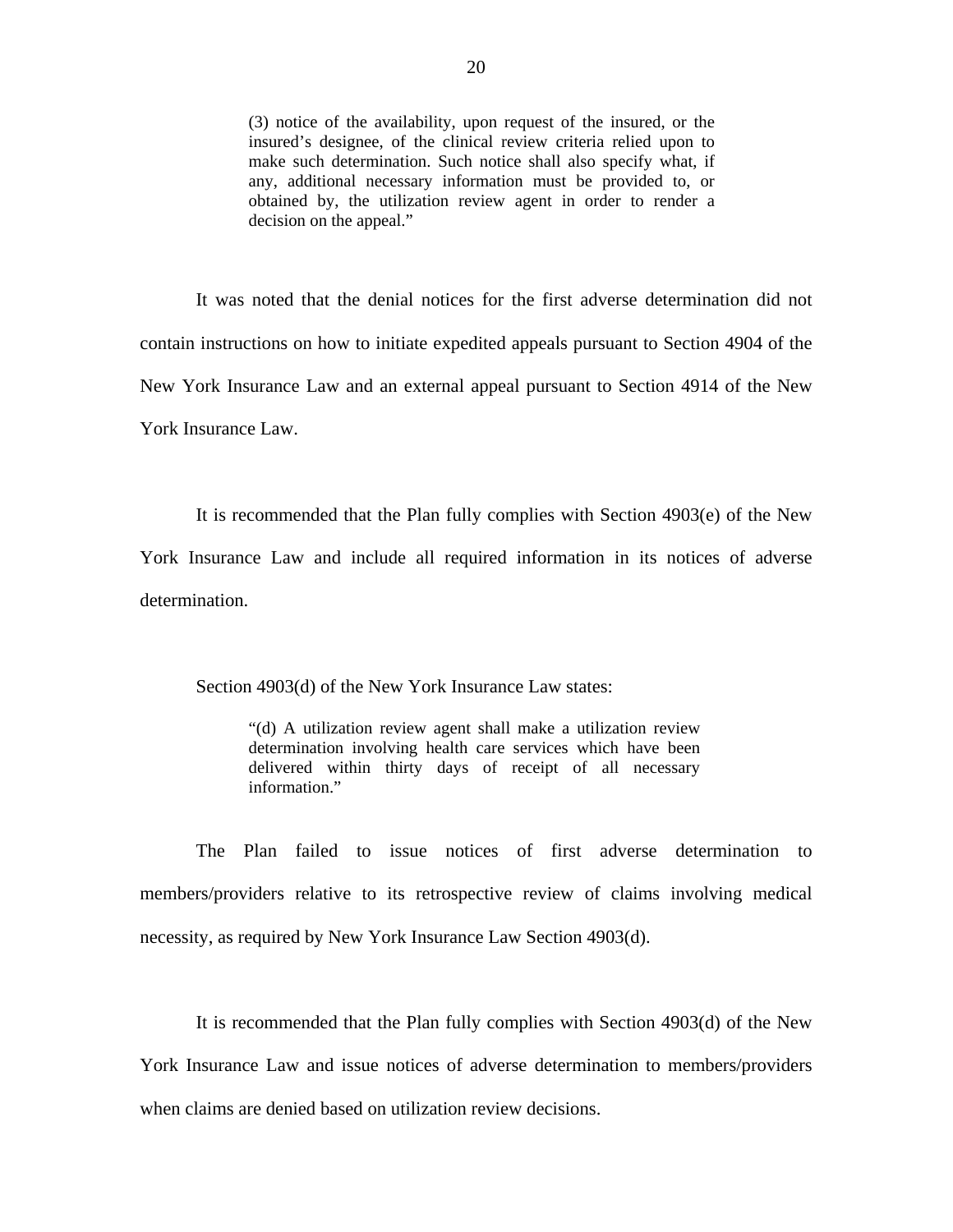New York Insurance Law Section 4903(c) states in part:

"(c) A utilization review agent shall make a determination involving continued or extended health care services, additional services for an insured undergoing a course of continued treatment prescribed by a health care provider, or home health care services following an inpatient hospital admission, and shall provide notice of such determination to the insured or the insured's designee, which may be satisfied by notice to the insured's health care provider, by telephone and in writing within one business day of receipt of the necessary information…"

The Plan did not issue the adverse determination notice for one of the five concurrent utilization review files selected by the examiner.

It is recommended that the Plan complies in all instances with New York Insurance Law Section 4903(c) and provide a notice of determination to the insured or insured's designee by telephone and in writing within one business day of receipt of the necessary information on concurrent utilization review requests.

New York Insurance Law Section 4903(b) states in part:

"(b) A utilization review agent shall make a utilization review determination involving health care services which require preauthorization and provide notice of a determination to the insured or insured's designee and the insured's health care provider by telephone and in writing within three business days of receipt of the necessary information."

The Plan issued the required notice of adverse determination on all files selected. However, the notices were not issued within three business days of receipt of the necessary information.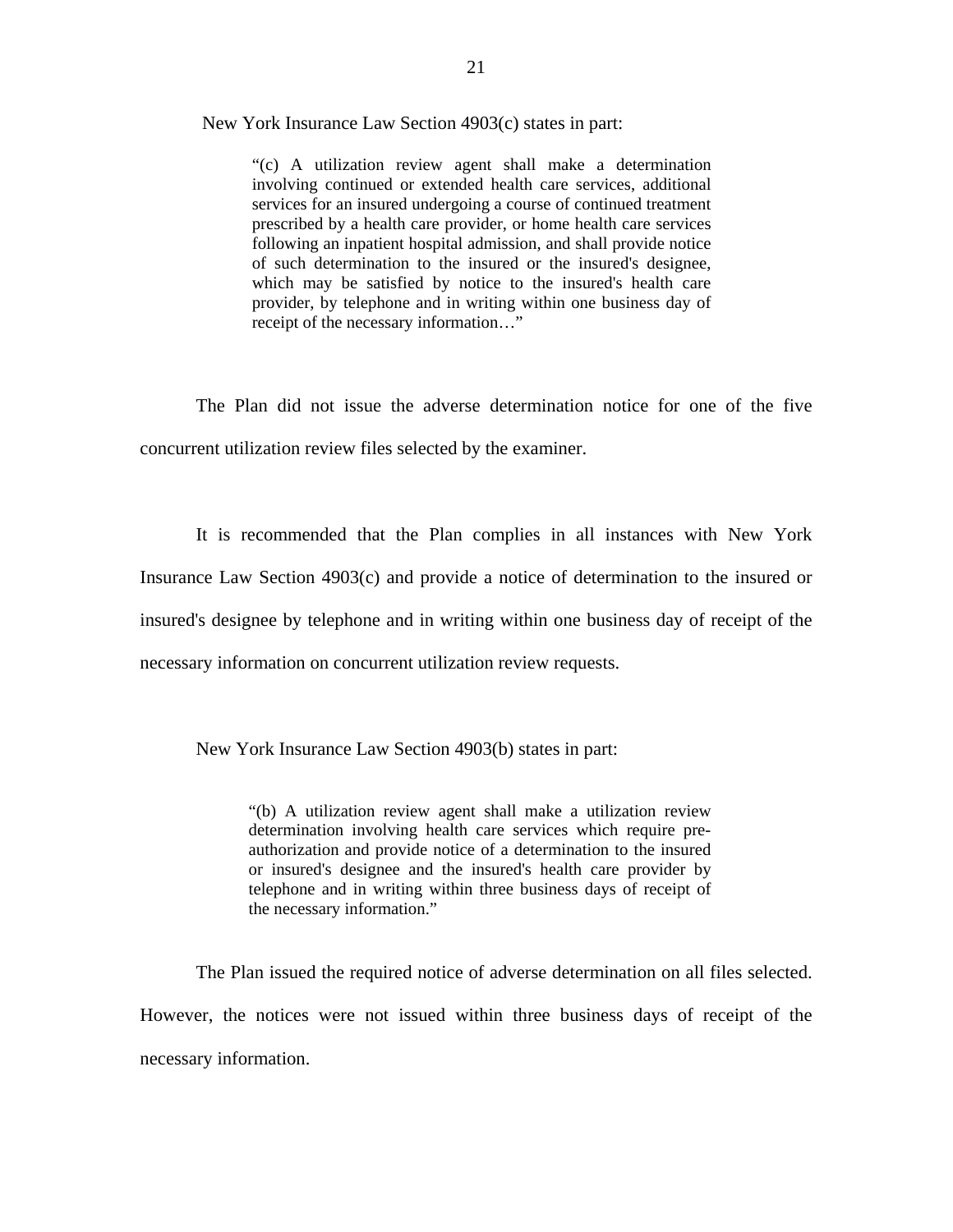It is recommended that the Plan complies with the timeframe prescribed by Section 4903(b) of the New York Insurance Law and provide the required notice of determination within three business days, by telephone and in writing, to the insured/insured's designee on prospective utilization reviews.

New York Insurance Law Section 4904(c) states in part:

"(c)…The utilization review agent must provide written acknowledgment of the filing of the appeal to the appealing party within fifteen days of such filing…"

The Plan did not provide written acknowledgement of the filing of the appeals as required by Section 4904(c) of the New York Insurance Law.

It is recommended that the Plan provides written acknowledgement, within 15

days of the filing of an appeal, in accordance with New York Insurance Law Section

4904(c).

Section 410.9 of Department Regulation No. 166 (11 NYCRR 410.9 (e)) states:

"Each notice of a final adverse determination of an expedited or standard utilization review appeal under section 4904 of the Insurance Law shall be in writing, dated and include the following: (1) a clear statement describing the basis and clinical rationale for the denial as applicable to the insured;

(2) a clear statement that the notice constitutes the final adverse determination;

(3) the health care plan contact person and his or her telephone number;

(4) the insured coverage type;

(5) the name and full address of the health care plan utilization review agent;

(6) the utilization review agent contact person and his or her telephone number;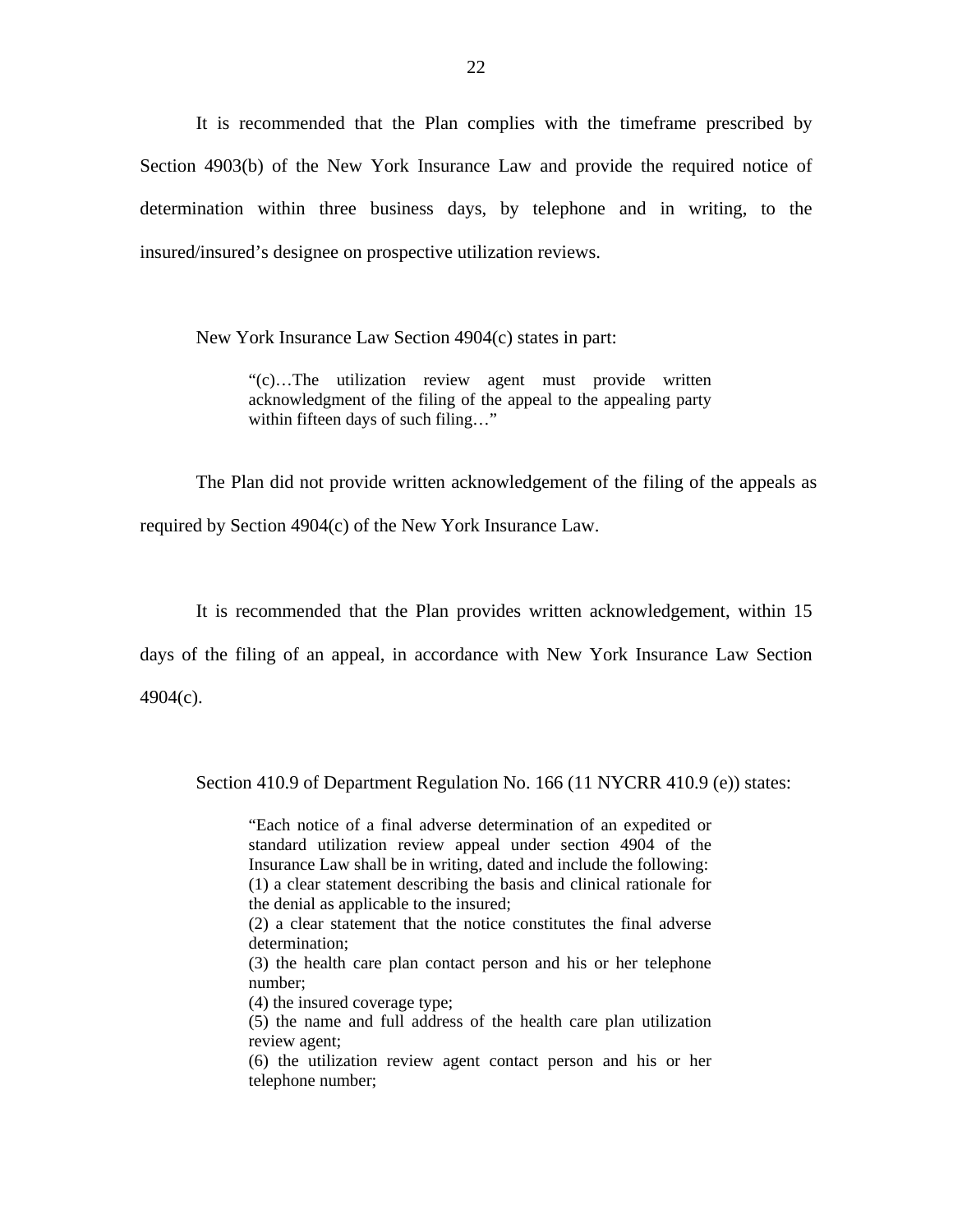(7) a description of the health care service that was denied, including, as applicable and available, the dates of service, the name of the facility and/or physician proposed to provide the treatment and the developer/manufacturer of the health care service; (8) a statement that the insured may be eligible for an external appeal and the time frames for requesting an appeal; and (9) for health care plans that offer two levels of internal appeals, a clear statement written in bolded text that the 45 day time frame for requesting an external appeal begins upon receipt of the final adverse determination of the first level appeal, regardless of whether or not a second level appeal is requested, and that by choosing to request a second level internal appeal, the time may expire for the insured to request an external appeal."

The final adverse determination letter sent by the Plan to its members as a result of the Level 1 appeal did not include all of the nine items required by Department Regulation No. 166 (11 NYCRR 410.9 (e)).

It is recommended that the Plan complies with Department Regulation No. 166, and include the nine mandated requirements within each notice of final adverse determination of an expedited or standard appeal issued pursuant to New York Insurance Law Section 4904.

#### D. Third Party Claims Negotiator

POMCO provides third party claim negotiation services on behalf of J-LSEHP. POMCO provides these services and sub-contracts with two other entities AllMed and Multiplan to provide these services. The third party negotiations are used to negotiate discounts with non-participating providers and also on high risk claims. In reviewing these services the examiner found that Allmed and Multiplan negotiate with nonparticipating providers through the use of a letter that makes an offer of a negotiated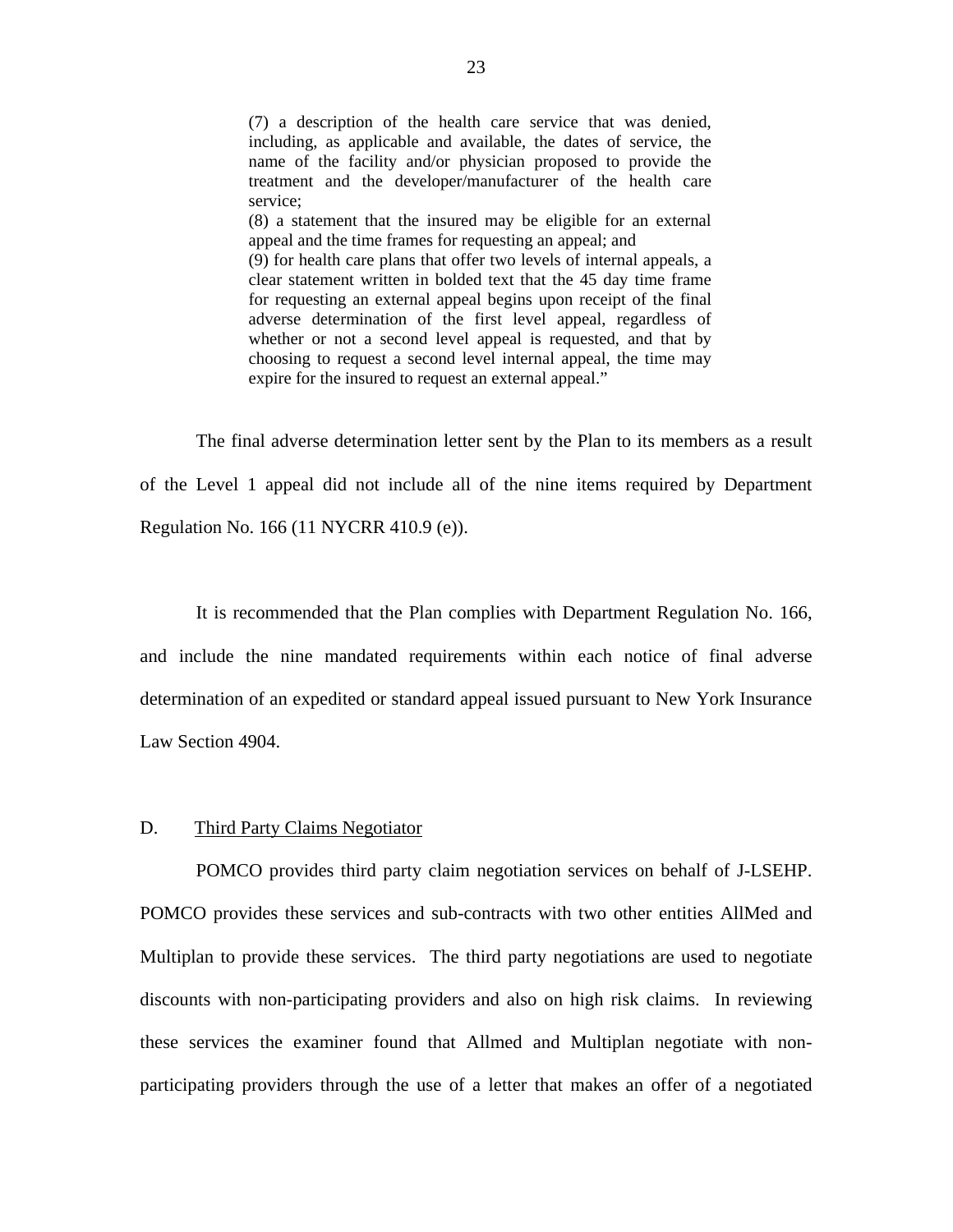settlement. The valuation of claims establishes Allmed and MultiPlan as a claims "adjuster", as such term is defined in New York Insurance Law Section  $2101(g)(1)$  which states in pertinent part:

> "(g) In this article "adjuster" means any "independent adjuster" as defined below:

> (1)...any person, firm, association or corporation who, or which, for money, commission or any other thing of value acts in this state on behalf of an insurer in the work of investigating and adjusting claims arising under insurance contracts issued by such insurer.."

New York Insurance Law Section 2108(a)(1) states in pertinent part:

"(a)(1) Adjusters shall be licensed as independent adjusters or as public adjusters."

New York Insurance Law Section 2108(a)(3) states in pertinent part:

"(a)(3) No adjuster shall act on behalf of an insurer unless licensed as an independent adjuster, and no adjuster shall act on behalf of an insured unless licensed as a public adjuster."

A review of claims adjudication processes by the examiner revealed that neither Allmed nor Multiplan, assigned to process the Plan's claims, possessed a New York claims adjuster license, while acting in this capacity for the Plan. This is a violation of Sections  $2108(a)(1)$  and  $2108(a)(3)$  of the New York Insurance Law, as stated above.

It is recommended that the Plan ensures that its third party claim negotiators, Allmed and Multiplan, maintain a New York license to adjust claims, in compliance with New York Insurance Law Section 2108(a)(1).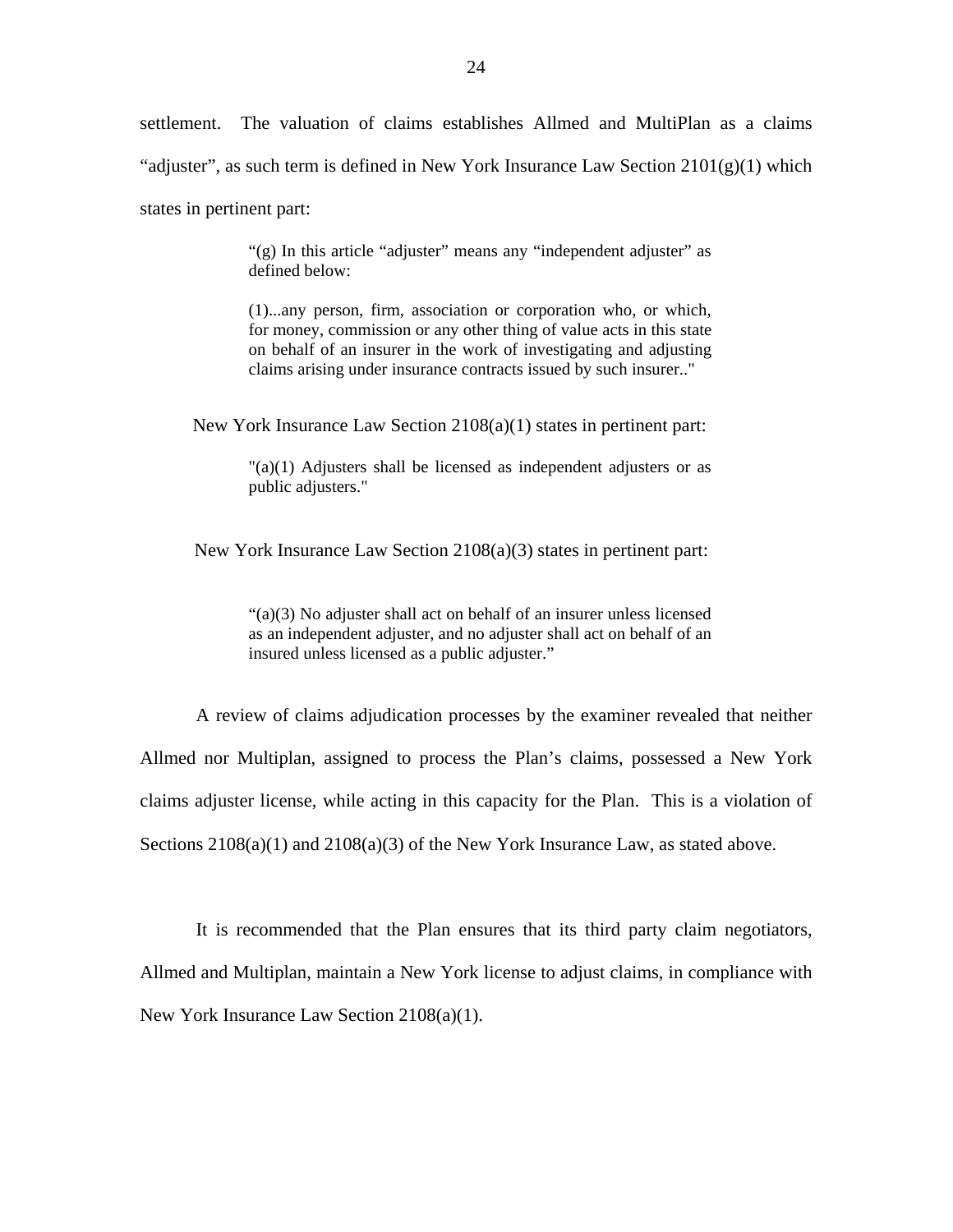#### <span id="page-26-0"></span>**6. COMPLIANCE WITH PRIOR REPORT ON EXAMINATION**

The prior report on organization included twelve (12) recommendations detailed as follows (page number refers to the prior report on organization).

## PAGE NO.

1. It is recommended the Plan comply with the requirements 10 of Section 1411(a) of the New York Insurance Law

> *The Plan did not comply with this recommendation. A similar recommendation is included in this report under item C, i.*

2. It is recommended the Plan enter into a proper custodian 11 agreement with its custodian bank for its investment account. The custodian agreement should contain the prudent protective covenants and provisions as set forth in the Department's guidelines.

### T*he Plan has complied with this recommendation.*

3. It is recommended the Plan establish a follow-up procedure 12 and send an initial letter of inquiry to the payee for all checks which remain outstanding for three months from the date of issue.

*The Plan has complied with this recommendation.* 

4. It is recommended that the Plan payment for contracted 12 services be made only after such services are rendered in accordance with the requirement of Section  $4705(d)(2)(B)$ of the New York Insurance Law.

*The Plan has complied with this recommendation.* 

5. It is recommended the Plan revise its policy forms and 17 riders as directed by the Insurance Department in order to be in compliance with Section 4303 and 4308(a) of the Insurance Law.

*The Plan has complied with this recommendation.*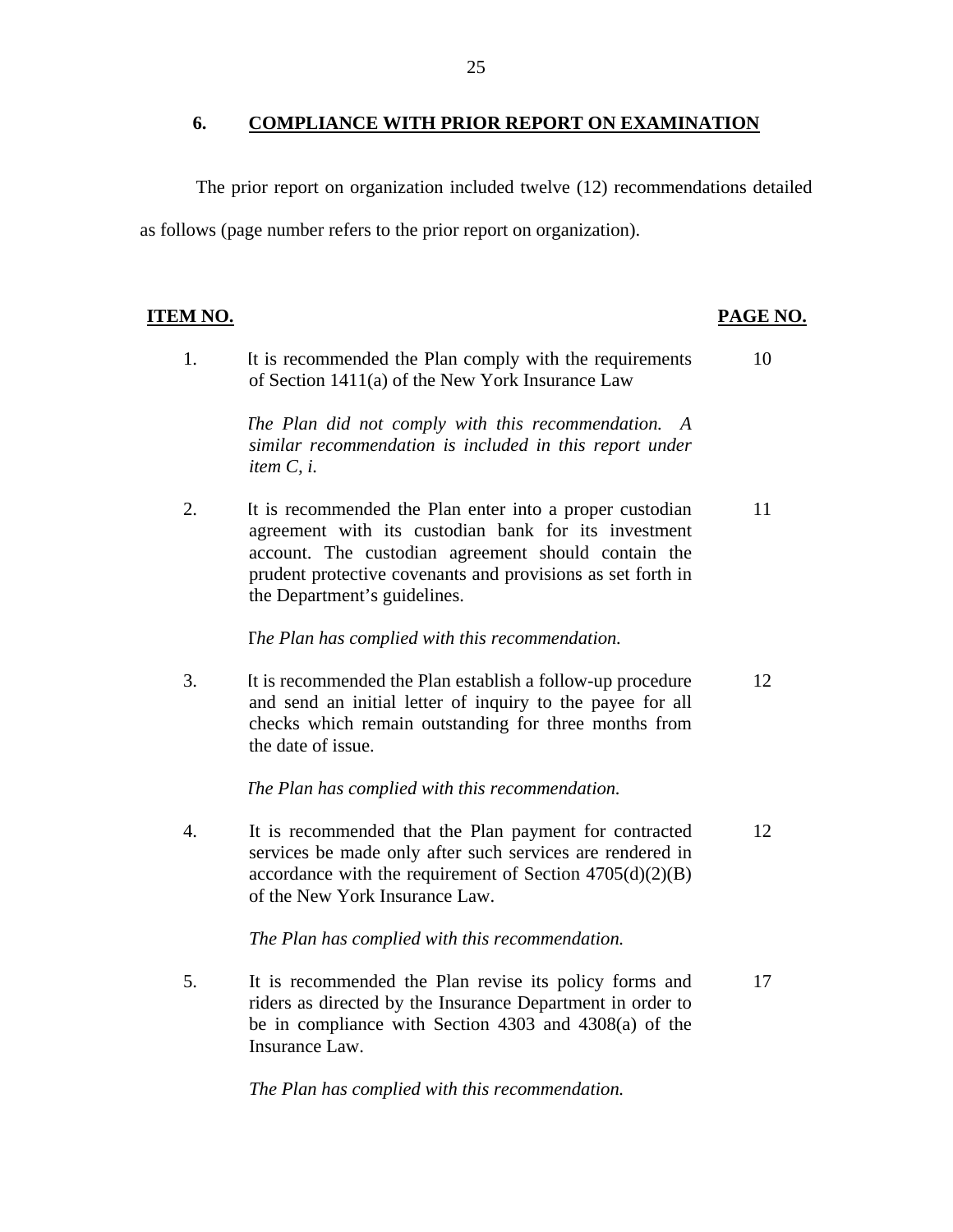#### **ITEM NO. PAGE NO.**

6. It is recommended that POMCO, Inc and each of its 18 employees who perform claim adjusting services for the Plan be licensed as independent adjusters in accordance with Section  $2101(g)(1)$  and Section  $2108(a)(3)$  of the New York Insurance Law.

*The Plan has complied with this recommendation*.

7. It is recommended the Plan stop the practice of assigning 19 claim numbers to third party administrative fee invoices. Such fees should be reported as claim adjustment expenses.

*The Plan has complied with this recommendation.* 

8. It is recommended that the Plan issue EOB's that include 21 all of the requisite information required by Section 3234(a) and (b) of the New York Insurance Law. Accordingly, insurers will be properly informed of their appeal rights and how their claims are processed.

> *The Plan did not comply with this recommendation. A similar recommendation is included in this report under item F.*

9. It is recommended the Plan or POMCO, on behalf of the 23 Plan, file a current utilization review report with the New York State Insurance Department in accordance with Section 4704(a)(8) and Article 49 of the New York Insurance Law , or, in the alternative register as a utilization review agent with the New York Department of Health.

*The Plan has complied with this recommendation*.

10. It is recommended the Plan fully complies with Section 24 4903(e) of the New York Insurance Law and includes all the required information in its notice of adverse determination when prospective or concurrent review is conducted.

> *The Plan did not comply with this recommendation. A similar recommendation is included in this report under item G, i.*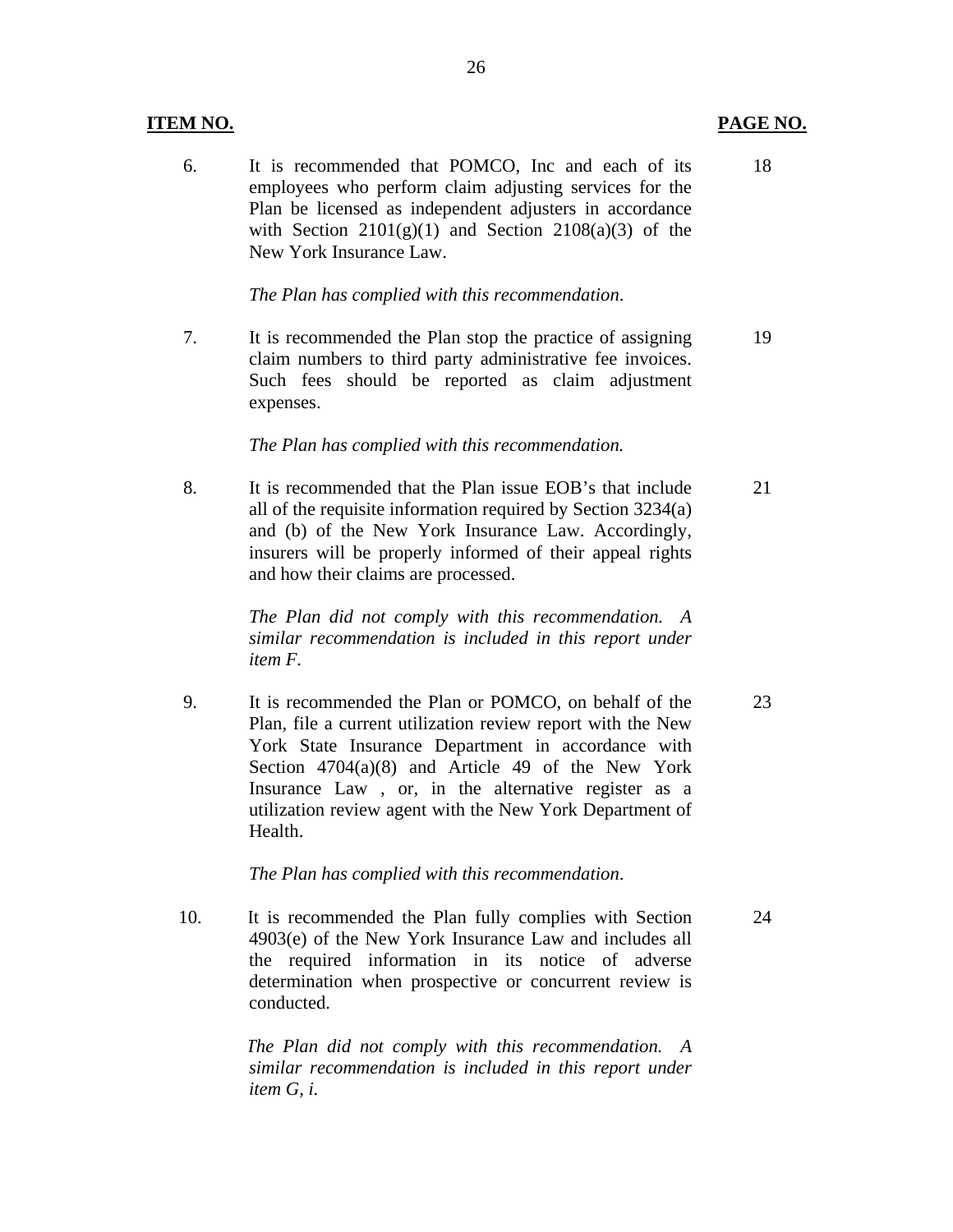#### **ITEM NO. PAGE NO.**

11. It is recommended the Plan send proper notice of final adverse determination of expedited and standard utilization review appeals in accordance with Section 4904(c) and 4910(b) of the New York Insurance Law.

> *The Plan did not comply with this recommendation. A similar recommendation is included in this report under item G, v*.

12. It is recommended the Plan issue a notice of first adverse determination to its members for retrospective review of non-participating provider/member submitted claims and also, claims of par providers in cases where the member is financially liable, when missing medical necessity information is not received.

*The Plan has complied with this recommendation.* 

25

24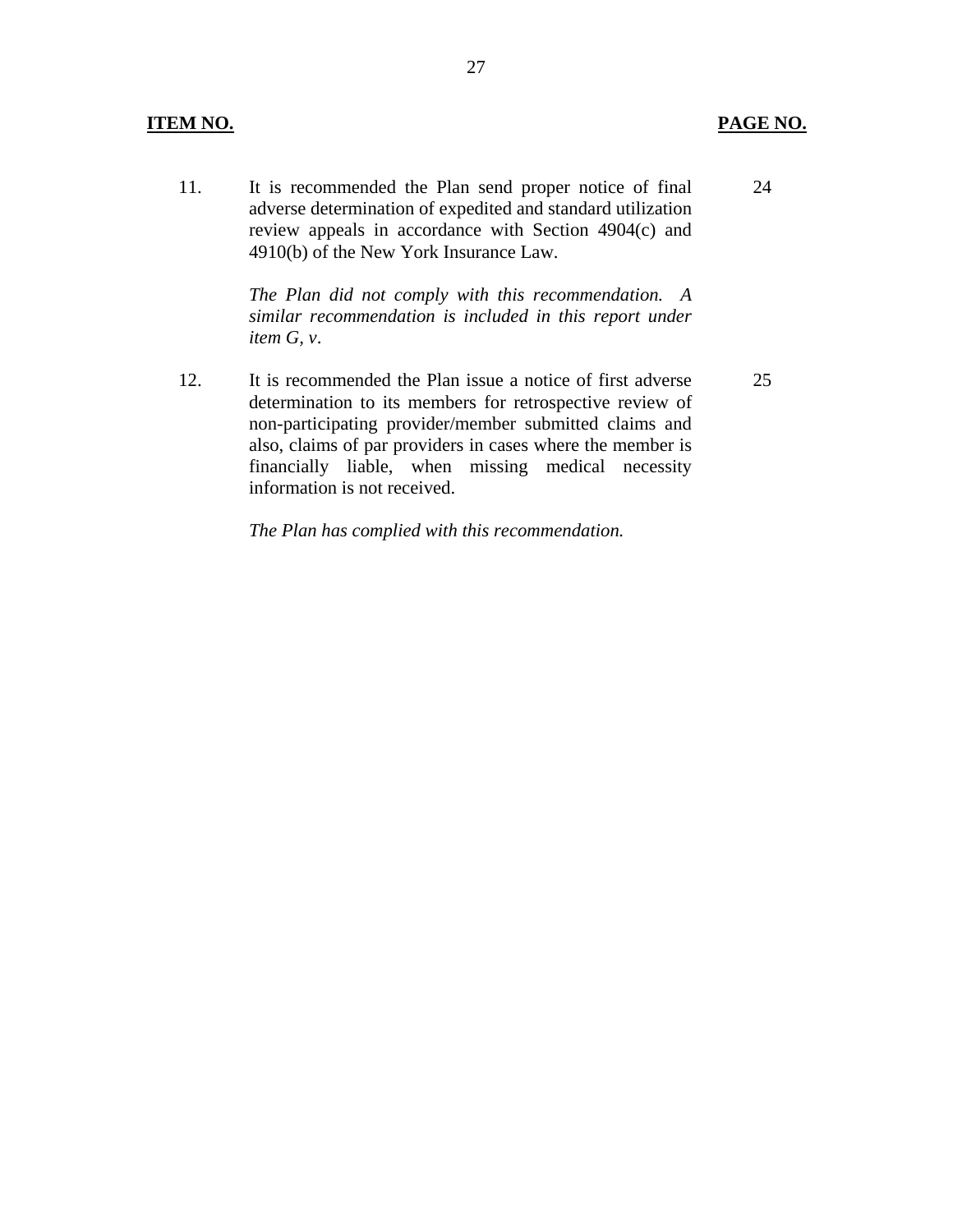## **7. SUMMARY OF COMMENTS AND RECOMMENDATIONS**

#### **ITEM** PAGE NO.

### A. Corporate Governance

- i. It is recommended that the Plan maintains formalized minutes 6 of Committee meetings of the Governing Board.
- ii. It is recommended that the members of the Appeal Review  $\frac{7}{3}$ Committee be formally appointed through board resolution.

#### B. Reinsurance

It is recommended that the Plan complies with New York Insurance Law Section  $4707(a)(1)$  and reduce the aggregate attachment point of its stop loss coverage to one hundred twenty-five (125) percent of expected claims for the current fiscal year. 10

#### C. Investments

- i. It is recommended the Plan complies with New York Insurance Law section 1411(a) by obtaining approval of specific investments through resolution of the Governing Board or a subcommittee thereof. 11
- ii. It is recommended that the Plan establishes procedures relative to investments in accordance with its investment guidelines. 11

#### D. Accounts and Records

- i. It is recommended that the Plan amends its prescription benefits management contract to reflect current corporate names. 12
- ii. It is recommended that the Plan authorizes bank signatories through board resolution. 12

### E. Policy Forms

It is recommended that the Plan complies with the requirements of Section  $4710(a)(1)$  of the New York Insurance Law an submit necessary documents in a timely manner to ensure compliance. 17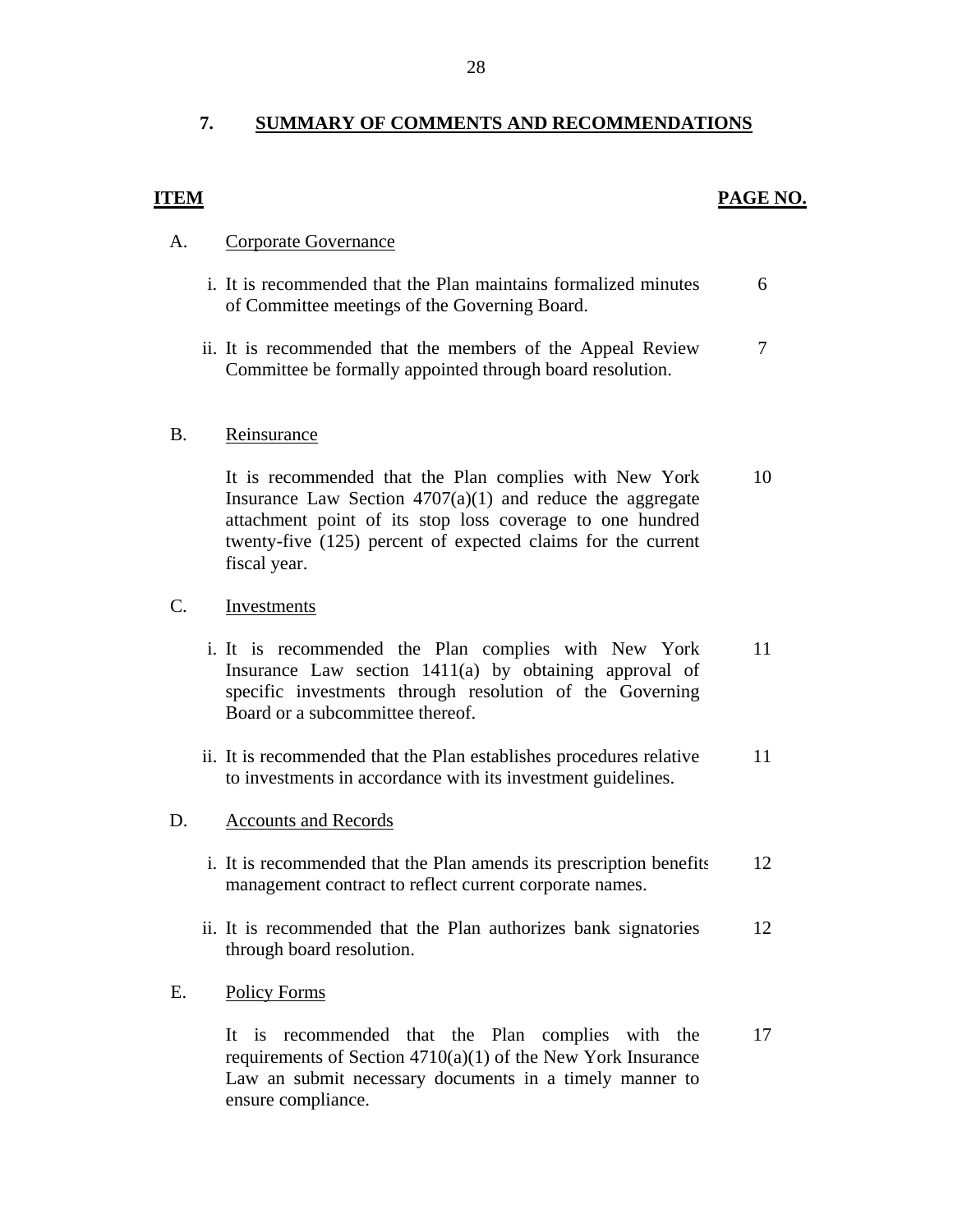#### **ITEM**

### F. Explanation of Benefits Statements

It is recommended that the Plan adheres to the requirements of New York Insurance Law Section 3234(b)(6) by citing the specific reason why there was not full reimbursement of a claim. 19

### G. Utilization Review

- i. It is recommended that the Plan fully complies with Section 4903(e) of the New York Insurance Law and include all required information in its notices of adverse determination. 20
- ii. It is recommended that the Plan fully complies with Section 4903(d) of the New York Insurance Law and issue notices of adverse determination to members/providers when claims are denied based on utilization review decisions. 20
- iii. It is recommended that the Plan complies in all instances with New York Insurance Law Section 4903(c) and provide a notice of determination to the insured or insured's designee by telephone and in writing within one business day of receipt of the necessary information on concurrent utilization review requests 21
- iv. It is recommended that the Plan complies with the timeframe prescribed by Section 4903(b) of the New York Insurance Law and provide the required notice of determination within three business days, by telephone and in writing to the insured/insured's designee on prospective utilization reviews. 22
- v. It is recommended that the Plan provides written acknowledgement, within 15 days, of the filing of an appeal, in accordance with New York Insurance Law Section 4904(c). 22
- vi. It is recommended that the Plan complies with Department Regulation No. 166, and include the nine mandated requirements within each notice of final adverse determination of an expedited or standard appeal issued pursuant to New York Insurance Law Section 4904. 23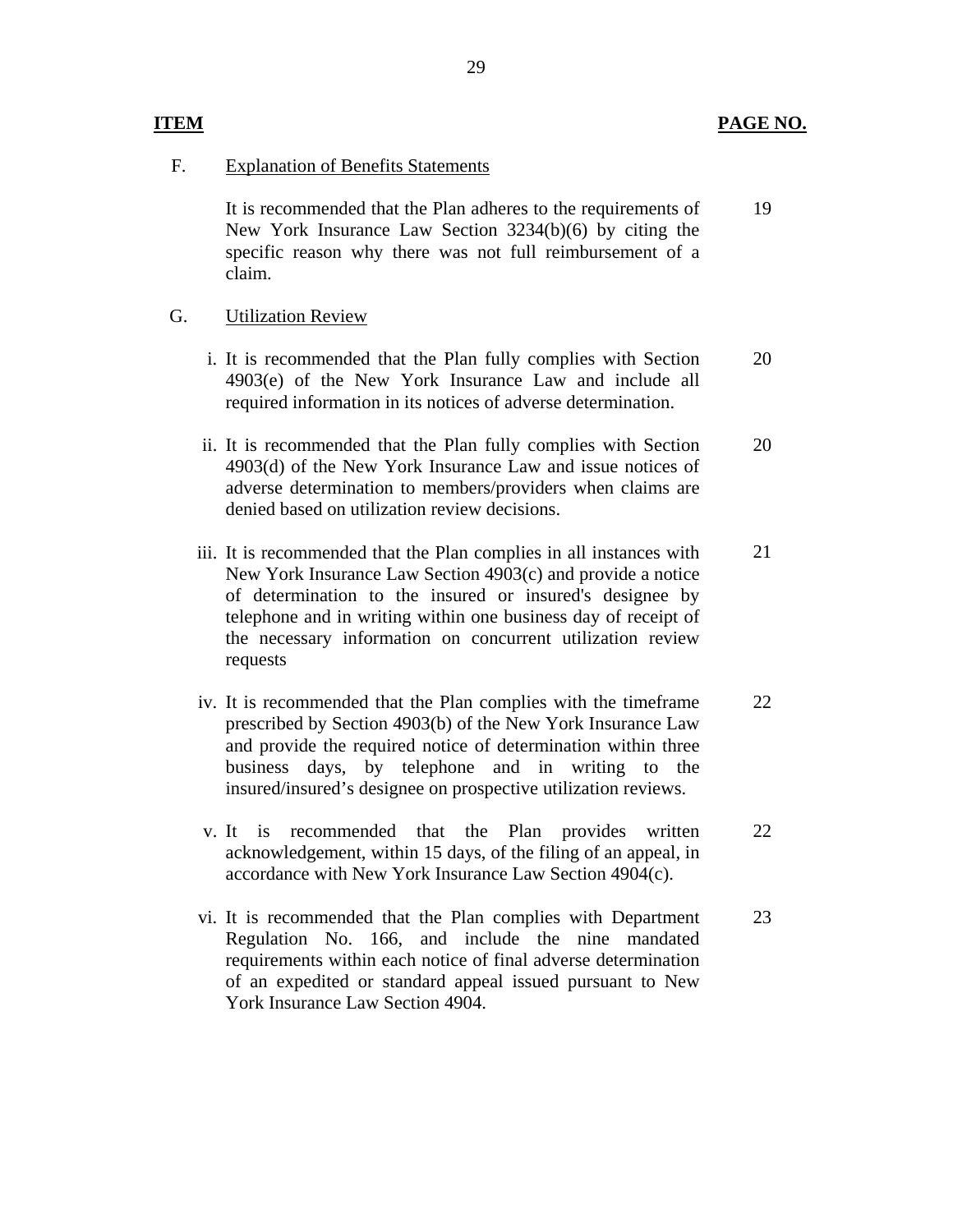24

## H. Third Party Claims Negotiator

 It is recommended that the Plan ensures that its third party claim negotiators, Allmed and Multiplan, maintain a New York license to adjust claims, in compliance with New York Insurance Law Section 2108(a)(1).